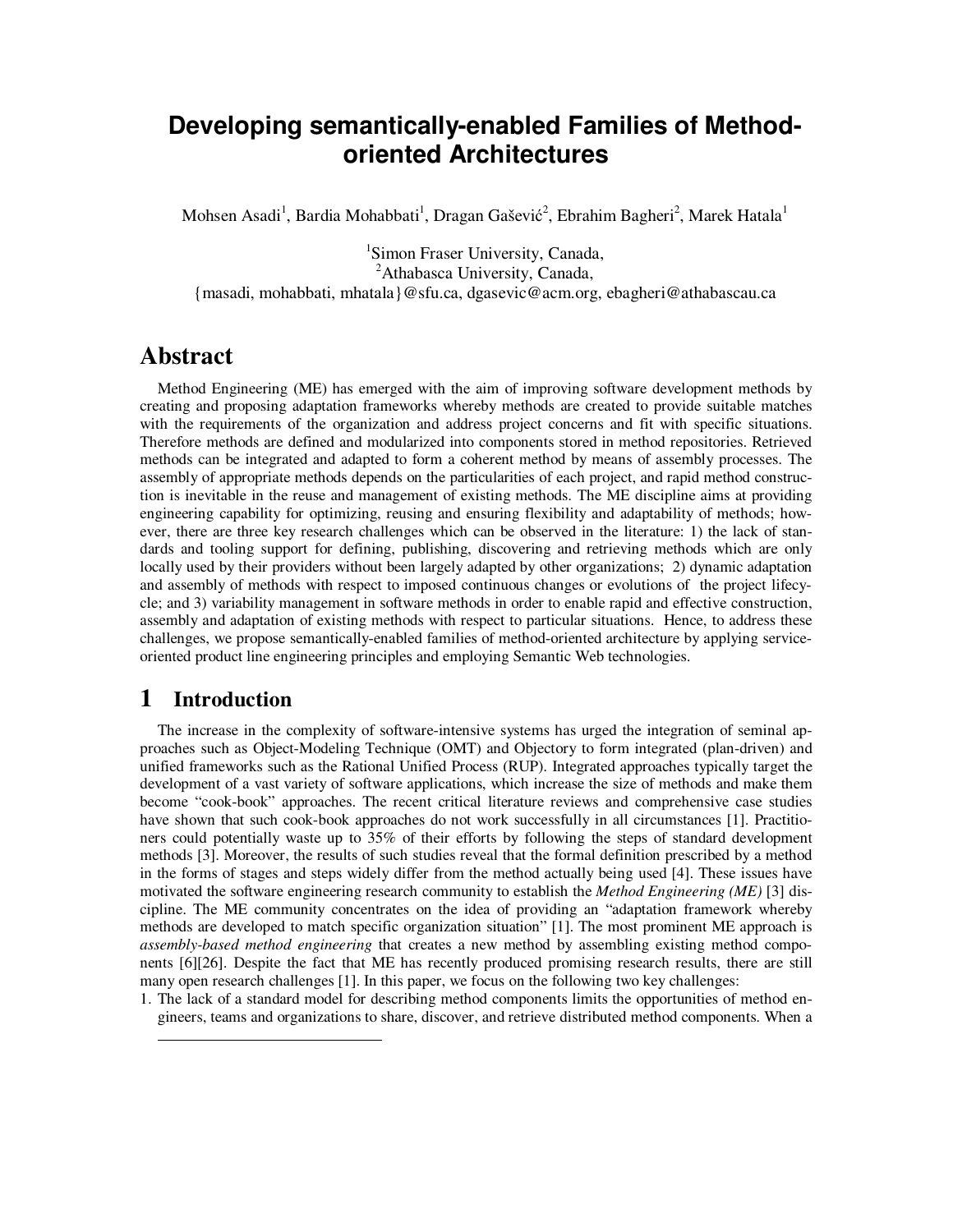method engineer wants to create a new method from scratch or by adapting (extending/constraining) an existing method, a common approach is to try reusing existing method components from method repositories. Therefore, method components need to be discovered and composed with other method components. Due to the lack of standards, method engineers are forced to reuse method components from the local proprietary repositories, without effective capabilities for retrieving method components in the repositories of their collaborators. In addition to this limitation of method component sharing, business opportunities of organizations are also limited. In fact, they cannot easily publicize and offer the methods that they are specialized in, as (for profit) services.

2. In essence, organizations initially adopt a method for the software development. Afterwards, components of the method may be subsequently added and gradually extended. Such extensions may be derived due to either the evolution of software development or various variations created for some specific method components. Some sources of these diversities may differ between domains of systems under development (i.e., desktop applications, web applications, and real-time systems) or newly emerging software development approaches such as Model Driven Development, Component based Software Development as well as method types (e.g., agile or plan-driven). Thus, there is the need for a systematic approach to manage variability of software methods and adapt software methods (families) that best suit the needs of a specific development context.

The first challenge has already been identified and discussed in the literature, and some researchers have proposed the use of SOA and Web service standards and principles in order to deal with this challenge [18] [1]. To this end, the concept of *Method Services* was coined in analogy to the concept of services in SOA. Although the notion of method service provides a standard for describing and publishing method components, method engineering lacks techniques for discovering proper method services for a situation at the hand. On the other hand, the second challenge has also been partially addressed by some techniques, which propose to capture variability and representing variability within methods [7] [8]. However, situational characteristics, which are important for choosing a proper method component from a set of method components, are missing in these approaches.

 In order to address both of the above challenges at the same time, we propose to combine principles from Method-oriented architectures (Sect. 2.1), semantically-enabled Service-oriented Architectures (Sect. 2.2), and Software Product Line Engineering (Sect. 2.3). To address the first challenge, we employ the method service notion for defining method components and incorporating additional semantics and meaning to method services (Sect. 3.3), which enables more informed-search throughout the available method services. We utilize the Semantic Annotation Web Service Description Language (SAWSDL [9]) with the aim of defining method services and annotating method services with relevant semantic information. Furthermore, we propose the leveraging of the SPLE with the goal of addressing the second challenge. Our key idea is to introduce a concept of method families, which share a set of common method components, and yet have effective techniques and tools for variability analysis and management (e.g., feature modeling). To this end, we extended and employed feature modeling language (Sect. 3.2), the most well-known variability modeling language in SPLE, to represent variability in a family of methods. Hence, our proposed approach allows a systematic modeling of method families and helps to automate the process of specialization of method families where each family specialization satisfies the requirements of a specific situation (Sect. 4).

## **2 Background**

## **2.1 Method-Oriented Architecture**

Method Engineering (ME) processes call for an appropriate understanding of the dimensions of method development. The ME approaches are hindered by the lack of standards for describing interfaces of components of methods. Moreover, reusable method components are restrained by only local adoption by their providers in proprietary repositories. Indeed, the discovery and retrieval of reusable method components can significantly enhance rapid method construction. Hence, to address these research challenges, the ME community has already proposed the notion of MOA [1][18], which builds upon and adopts SOA principles. In [1], Rolland proposed the MOA approach where *Method as a Service* (MaaS) is considered in anal-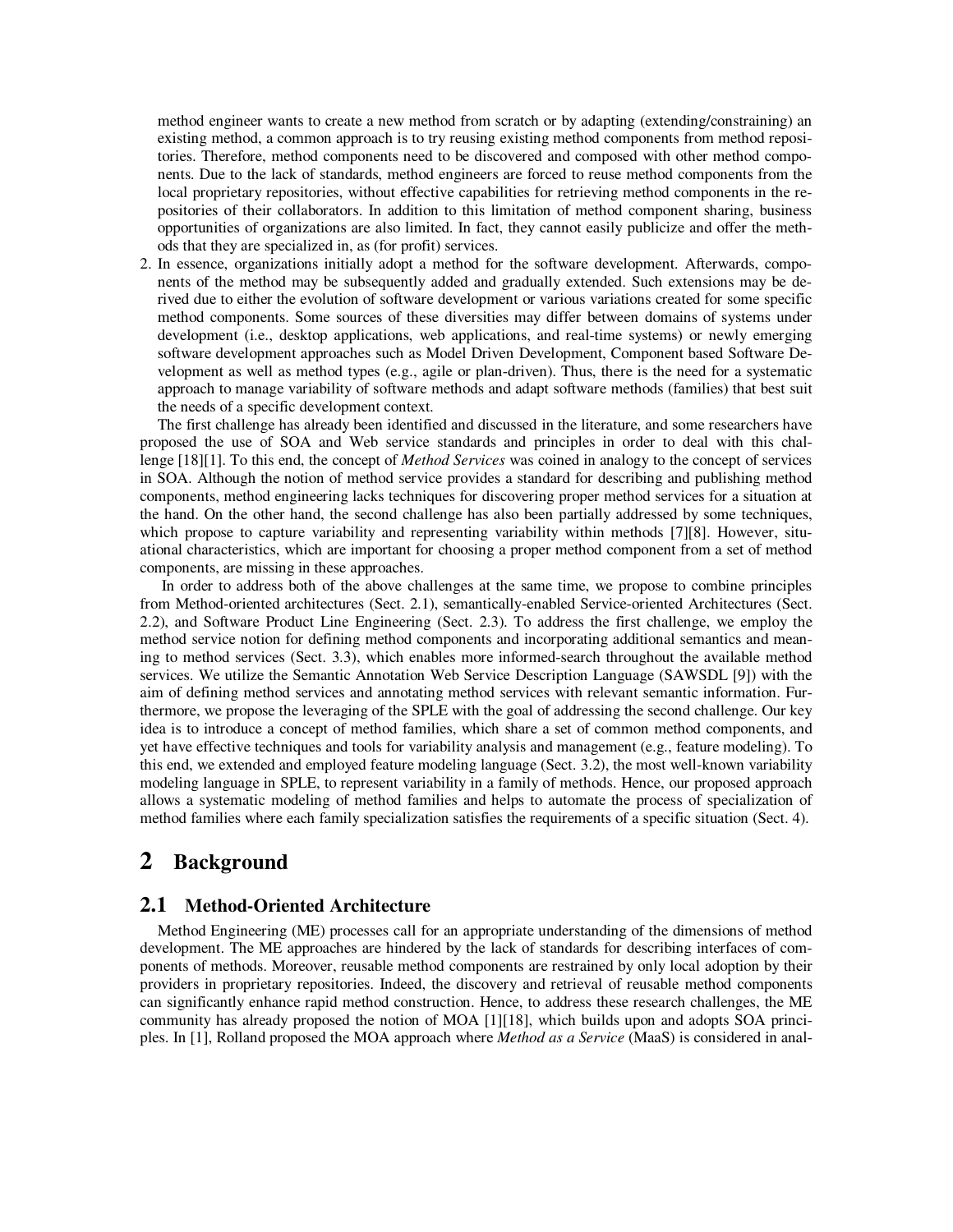ogy to Software as a Service (SaaS). MOA aims to develop a ME approach, as the foundation for methodoriented computing, to provide a way to recognize a portfolio of existing methods into self-describing elements (services) which are publishable and accessible through standard well-defined interface and distributed over the network. This elevates the accessibility of *method* components and facilitates their automated composition, i.e., assembly and constructing situation-dependent methods to guide the development of applications. In recent works [1] [18] toward MaaS, method services are described using the Web Services Description Language (WSDL). The WSDL document describes a Web service on the syntactic level. Nevertheless, it is indispensable to enrich the WSDL corpora by semantically rich annotations of method components (i.e., method chunks) descriptions in order to automate (partially or fully) tasks of method service discovery, composition, and invocation [17].

#### **2.2 Semantically-Enabled Service-Oriented Architecture**

Service-Oriented Computing (SOC) is an emerging computing paradigm that promises flexibility and agility in the development of collaborative software systems. Service-Oriented Architecture (SOA) is the main architectural style for realizing the SOC vision. SOA provides an underlying structure enabling interoperability and communication between services. Web services, as reusable and loosely-coupled components, are the best known materialization of SOA [17]. Web services are built on well-defined interfaces. Furthermore, the widespread adoption of Web service technologies provides open standards, which increase accessibility and interoperability of distributed software services in network environments.

To support the automation of service discovery, composition and monitoring, many approaches have been proposed. In this paper, we refer to the notion of Semantic Web Services (SWSs). Recently, the W3C consortium proposed the Semantic Annotation of WSDL (SAWSDL) language [9], which is a standard enabling the semantic web services' description. Some other submissions for the SWS standards are Web Ontology Language for Services (OWL-S) [10], Web Services Description Language Semantic (WSDL-S) and Web Services Modeling Ontology (WSMO) [11]. The machine processable semantics of SWS are captured through the annotation of service description elements with concepts defined in externally maintained semantic models (i.e., ontologies defined as formal and explicit specifications of shared conceptualizations). SAWSDL enables WSDL descriptions to be enhanced with semantic descriptions of functional, behavioral, informational, and non-functional aspects of services. SAWSDL has numerous advantages, but one of the key ones is that SAWSDL is agnostic on the knowledge representation formalism that one adopts for semantic models, i.e., semantic models can be defined in languages such as Unified Modeling Language (UML), Ontology Web Language (OWL), or Web Service Modeling Language (WSML).

#### **2.3 Software Product Line Engineering**

The SPLE discipline aims at managing variabilities and commonalities of core software assets in order to facilitate the development of software-intensive products and to achieve high reusability [2]. SPLE empowers the derivation of different product family applications (aka, family members) by reusing the realized product family assets such as common models, architecture, and components. In this context, software assets are characterized by a set of *features* shared by each individual product of a family. The set of all valid feature combinations defines a set of product-line members of the family. A valid composition of features is called a *configuration,* which in turn is a valid software product specialization. The development of a software family starts with conducting the *domain engineering* process (i.e., family development), which is followed by the *application engineering* process (i.e., family specialization and configuration).

*Feature modeling,* as a distinctive and widely used technique for modeling variability, is employed to represent variability and describe the permissible and valid configurations of a software family. This technique is typically used in domain engineering in order to model the entire family. Feature models define relations, constraints, and dependencies of software artifacts in a software product family. There are four types of relationships related to variability concepts in a feature model: *Mandatory (Required), Optional, Alternative feature group and Or feature group*. Common features among various members of the family are modeled as mandatory features. In other words, mandatory features must be included in the description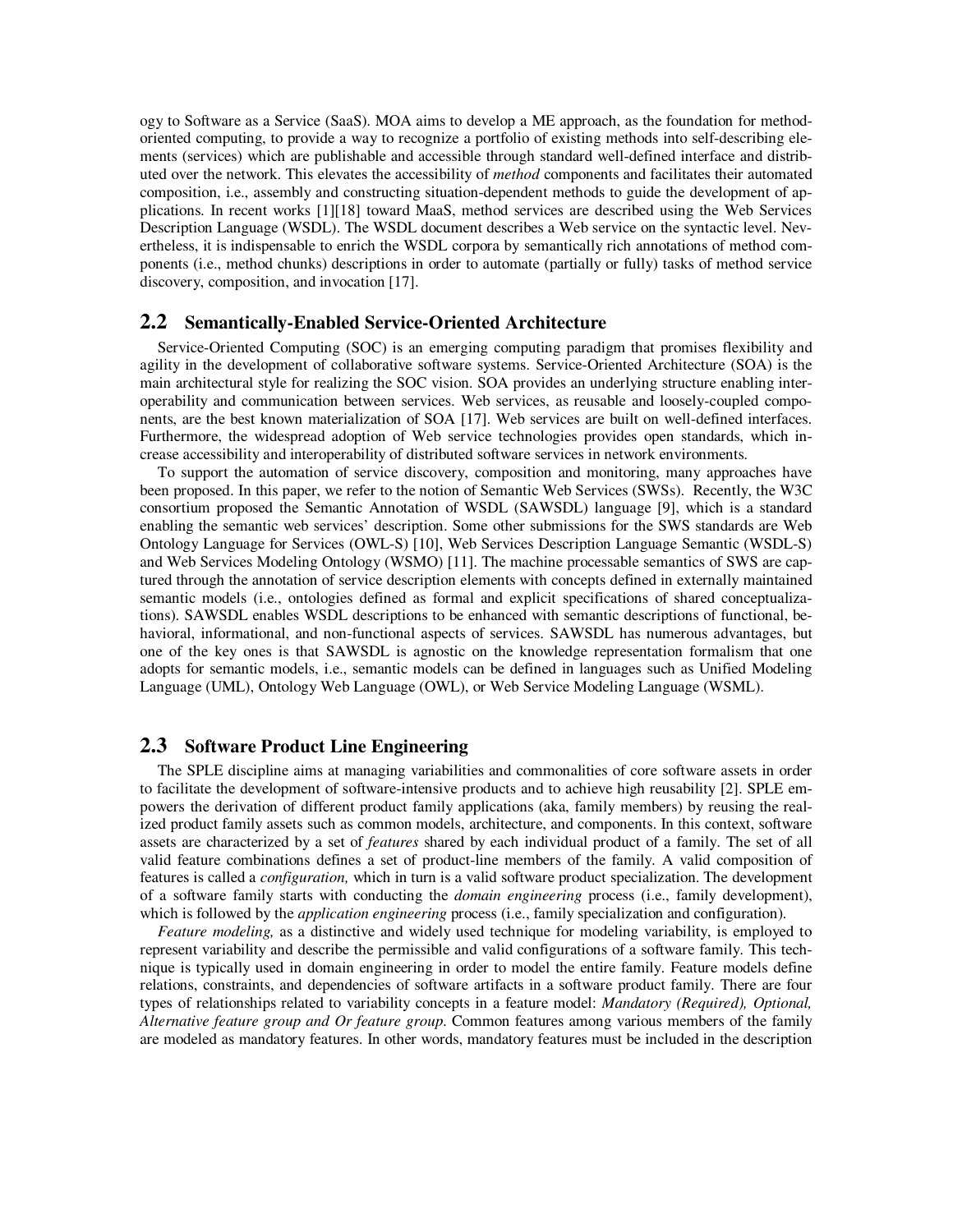of their parent features and must be presented in any final configuration. Optional features may or may not be included in a final configuration. Alternative features indicate that only one of the features from the feature groups can be used. Once a feature model for an entire family is in place, a process of configuration follows. Configuration is a process of selecting features needed for specific applications. Recently, the research community proposed methods for staged configuration where each stage addresses a specific set of requirements [16].

## **3 Integrating Semantic Web Services and SPLE for Method Engineering**

This section introduces the underlying ideas for integrating the principles of semantic SOAs and SPLE for developing families for method services [1]. First, we describe how to adapt semantic Web service technology to ME needs, particularly by focusing on the problem of how to describe semantic method components to become method services, which are implemented as Web services to address the first challenge. Next, we outline our proposal for applying and integrating the main technique used in SPLE (i.e., feature modeling) and method services in MOA for managing variability in ME. Next, the idea of using the Semantic Web for enabling the semantic discovery of method services for features is introduced. Finally, based on the proposed formalism for the semantic method service and the semantically enabled feature model, we describe and demonstrate how method services for features can be discovered and retrieved by utilizing a standard query language.

## **3.1 Semantically-enhanced MOA**

This section presents how our proposal employs Semantic Web Services (SWSs) in order to address the first challenge and cater standard models to describe methods as a service. As mentioned before, SWSs are proposed as the means for automating common tasks involved in Web services [19]. Discovery, composition and invocation can be achieved with higher levels of automation when Web services are supplemented with semantic descriptions of their properties. The lack of machine-readable descriptors is only one of the key challenges, which has to be addressed in order to provide a certain level of automation for method services. Our proposal for the *semantically-enhanced MOA* is fully built on top of SAWSDL specification.

To illustrate the use of SAWSDL for the representation of method services, we have made use of the services given in [1]. In Figure 1, a method service called *ImproveRoleService* is described as a semantically-annotated Web service, which can improve the modeling of associations between two classes by partitioning classes based on a declared association relationship. The UML models, as input and output of the method service, are represented in the UML XML Metadata Interchange (XMI) format.



**Figure 1:** Improve Role Method service by semantic annotation [1].

According to the specification of SAWSDL, there are two types of annotation in SAWSDL, namely, *reference annotation* and *transformation annotation*. Basically, a reference annotation describes an element of WSDL with an ontology concept by using the *modelReference* attribute (e.g., Figure 2: lines 9, 11, 13, and 19). The *modelReference* attribute contains a value of the URI of the concept used for the annotation.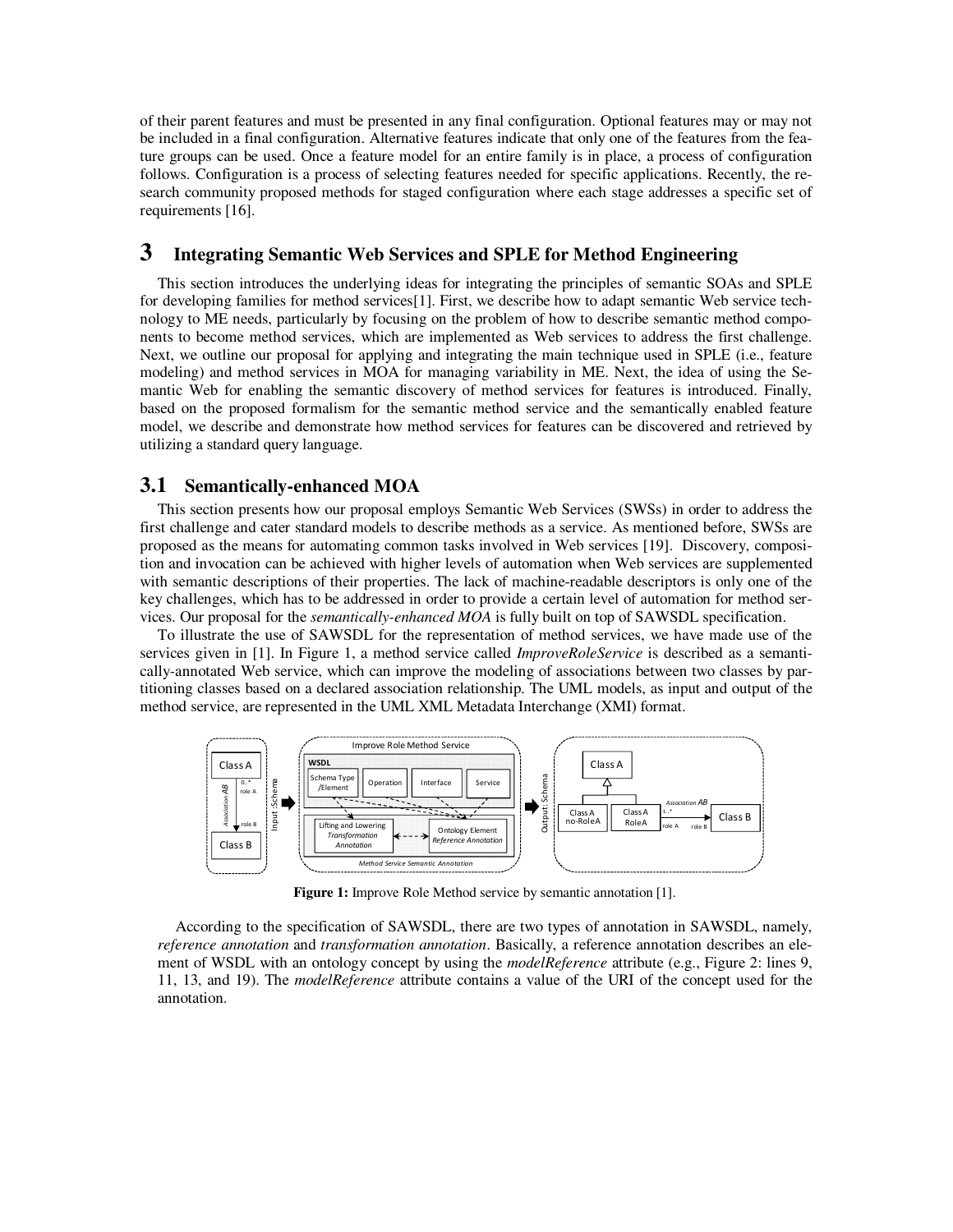

**Figure 2:** WSDL description with semantic annotation of the improve role method service. Semantic model can be attached to the method service WSDL documents.

Figure 2 (line 36) also shows that the method service interface is annotated with a model reference which refers to the MethodChunk semantic concept in the Method Chunk ontology (MethodChunkOnto). Functional and non-functional semantics of a method service are expressed in this ontology. These semantics enrich the method service description to describe what the method service is able to offer along with the details of the method service implementation.

Figure 3 provides a fragment of *MethodChunkOnto*. For instance, the ontology specifies that the method chunk intention is to improve the modeling of associations using a hierarchical strategy. Moreover, it is applicable for modeling class diagram associations.

A transformation annotation defines how XML-based data are transformed into semantic models (socalled *lifting*)*.* The reverse transformation is called *lowering*, which defines how the data are transformed from semantic models into XML-based data. The contents of the lifting or lowering transformation are omitted for the sake of simplicity.

Using this formalization, the method service along with its related concepts can be semantically defined in SAWSDL and OWL, respectively and then published. Later, when a specific method service needs to be found, the semantic discovery approaches are applied that provide more appropriate method services.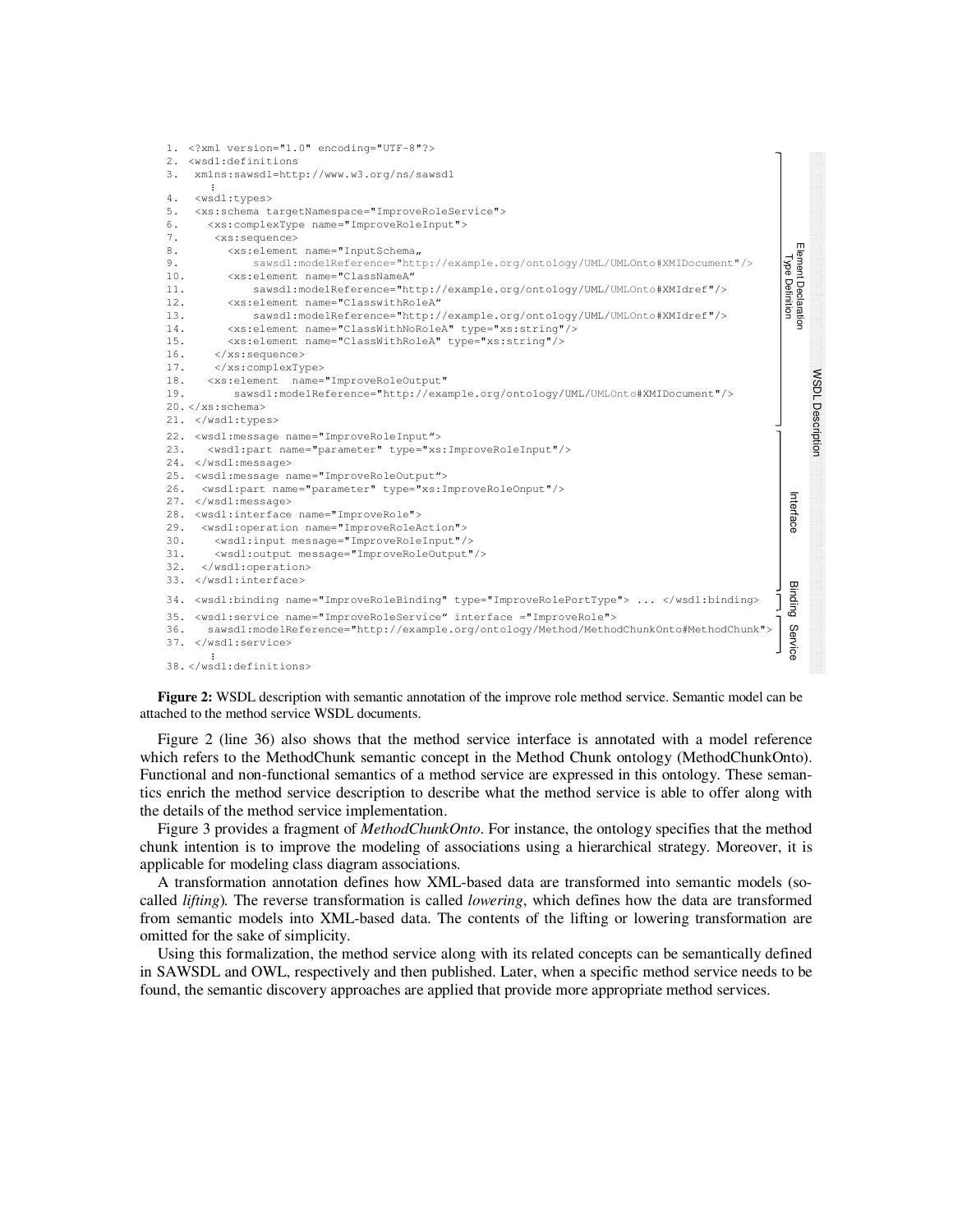```
1. xmlns:ex="http://example.org/ontology/Method/MethodChunkOnto#MethodChunk"
2. <owl:Class rdf:ID="MethodChunk"/>
...
3. <owl:ObjectProperty rdf:ID="hasDescriptor">
4. <rdfs:range rdf:resource="#Descriptor"/> <rdfs:domain rdf:resource="#MethodChunk"/>
5. </owl:ObjectProperty>.<br>:
6. <ex:MethodChunk rdf:ID="MethodChunk_ImproveRole">
7. <ex:hasDescriptor>
8. <ex:Descriptor rdf:ID="Descriptor_ImproveRole">
9. <ex:hasReuseContext><br>10. <ex:ReuseContext r
10. \langle ex:ReuseContext\ rdf:ID="ReuseContextImproveRole" > 11. \langle ex:ReuseContextDescription\ xml:lang="en" > applica11. <ex:ReuseContextDescription xml:lang="en">applicable Class Diagram association modeling 
12. </ReuseContextDescription>
           13. </ReuseContext>
14. </hasReuseContext>
15. \langle ex:hasReuseIntention><br>16. \langle ex:ReuseIntention r16. <ex:ReuseIntention rdf:ID="ReuseIntention_ImproveRole"><br>17. <ex:ReuseIntentionDescription xml:lang="en">Improve m
               17. <ex:ReuseIntentionDescription xml:lang="en">Improve modeling of association using hierarchical
                                                                strategy
18. </ReuseIntentionDescription>
19. </ReuseIntention>
20. </hasReuseIntention>
21. </Descriptor>
22. </hasDescriptor>
23.</MethodChunk>
```
**Figure 3** A fragment of the MethodChunk ontology (MethodChunkOnto), expressed in OWL, is referenced as a model reference within the method service description given in Figure 2 (line 36).

## **3.2 Method Services and Feature Modeling**

As mentioned earlier, to address the challenge of variability management in method engineering, we intend to apply SPLE principles and techniques especially feature modeling. In a software product line (i.e., a family of products), functionalities of a set of similar software systems and their variabilities can be described and presented by feature models in terms of features and variability points, respectively. Likewise, a set of similar methods (hereafter referred to as a family of methods) may have commonalities and variabilities with respect to the functionalities (i.e., activities). Therefore, a family of methods provides the means for capturing the commonalities (core assets) of all possible methods of a given domain and also addresses variability by covering a comprehensive set of dissimilarities between the methods. In our proposal for family development, features presents distinguishable characteristics of a method, mostly including functionalities of the method (i.e., activities). For instance, Use-Case modeling can be considered as a feature of a family. The methods commonality and variability, in terms of their features, are represented in a feature model. The development of a family of methods is performed by conducting the *domain engineering* lifecycle (developing feature model and implementing features), which is followed by the *application engineering* lifecycle (developing target the method by configuring the feature model). It should be noted that a feature model is only the representation of family characteristics, variability relations and the configuration space. Accordingly, we need to link them to corresponding method implementations (i.e., method fragment). We use method services as well as MOA techniques (i.e., method service discovery and composition) to implement features of a family. Therefore, we refer to our approach as the development of families of method-oriented architectures.

In order to clarify the difference between a feature and a method service, let us consider the process of method construction as a process of problem solving, where the requirements model and the final method are considered as the problem space and the solution space, respectively. Since we intended to develop a range (i.e., family) of solutions (i.e. methods) which have common and variable parts, both the problem and solution spaces become more complex. By following SPLE principles, the problem space (i.e., family requirements model) is decomposed and grouped into features, which form a feature model. In other words, a feature intuitively represents sub-problems of the problem space, and a feature model represents a hierarchical representation of the problem space including variability. For instance, the problem space (feature model) of a described family method in our case study at the highest level is decomposed into management, requirement engineering, development, and deployment sub-problems, i.e., features (see Sec.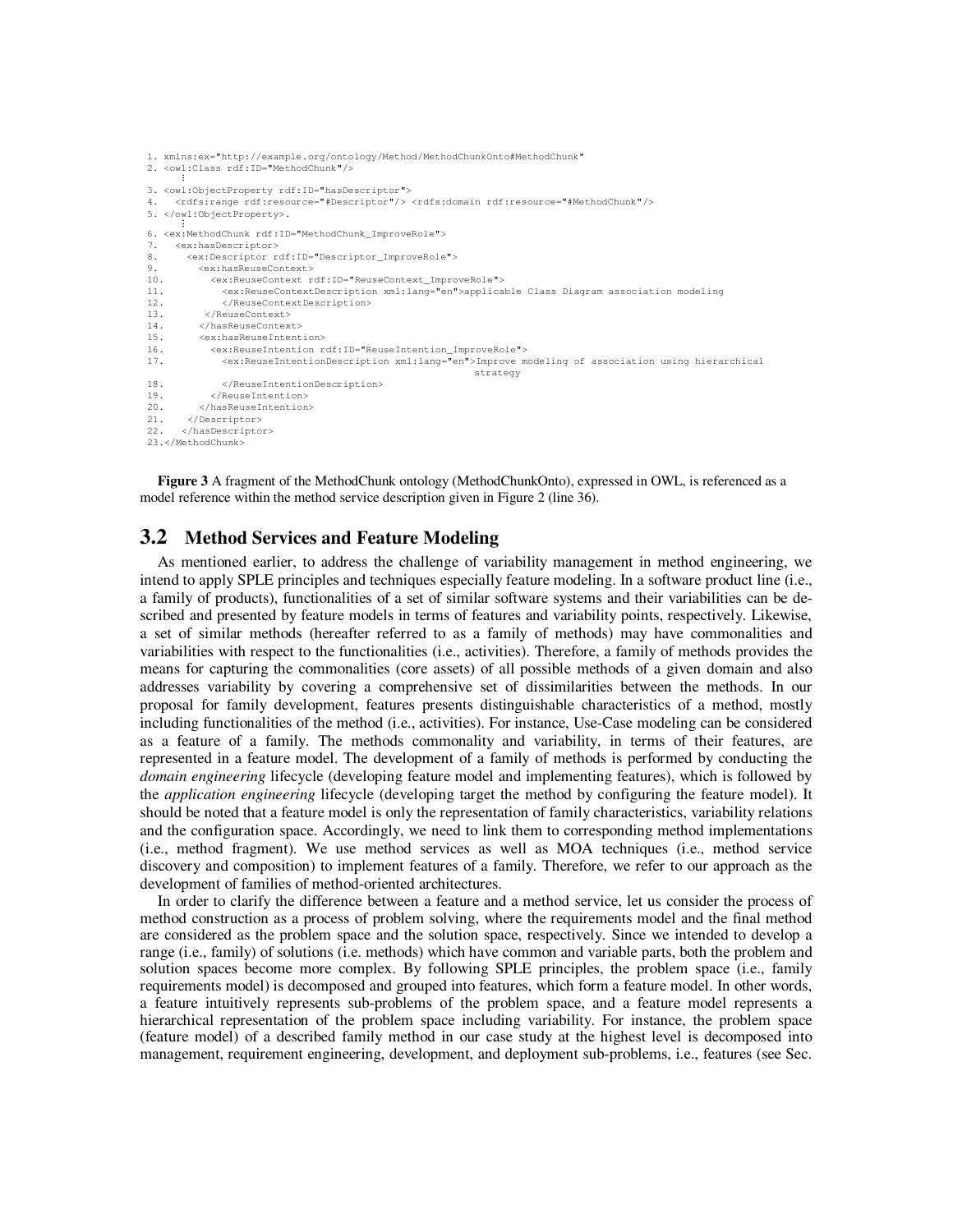6). On the other hand, method services form the solution space, in which one or more method services (e.g., sub-solutions), implement (i.e., solve) one or more features (i.e., sub-problems). From another point of view, features address what the properties of the solution are and method services represent the realization of those properties. Figure 4 shows the use case modeling feature (one of the features of the feature model given in Section 6) and its corresponding use case modeling method service. As the figure shows, the method service represents how the modeling of use cases should be conducted. Also, a feature represents some functionality, which can be included in a method variant.



**Figure 4:** The relation between use case modeling feature (on the left part) and its corresponding method service which define both process and product model for use-case (adapted from [26]).

One of the key concerns in method family engineering is the identification of the right method services for each feature. Having utilized service-oriented standards for defining method services, existing service discovery approaches can be employed to find proper method services for the features. However, service discovery techniques in SOA are limited to syntactical matching between service descriptions and keywords. Recently, applying Semantic Web technologies in the context of SOA has provided benefits for meaningful service publication, discovery, interoperability, and composition. In semantically enabled SOA, several extensions like SAWSDL, OWL-S, and WSMO have been proposed to represents web service descriptions and to annotate them with ontology concepts. Similar to semantically enabled SOA, in order to create a meaningful correspondence between the problem space (i.e., feature model) and the solution space (i.e., method services), we propose to incorporate Semantic Web technologies into both feature models and method services. As shown in Figure 5, the proposed framework encompasses a Semantically Annotated Feature Model Description language (SAFMDL) [20], which aims at describing semantic feature models, a semantic description for method services which is represented by using SAWSDL, and semantic description shared between both spaces which can be seen as the glue for better discovery of method services for features. By using this framework in the context of method-oriented architecture, method engineers can annotate features using the concepts described in the domain ontology. Next, semantic service discovery techniques can be used to find method services which semantically match the features.

 After developing the feature model and implementing features by discovering semantic method services in the domain method engineering, in application engineering lifecycle, method engineers select features from feature models corresponding to the requirements of the target method (i.e., a step feature configuration). Next, the method services bound to features in domain engineering are composed automatically and they form an initial method for application engineering. The initial method is adapted and improved iteratively until a suitable method is reached for the target problem and is then deployed.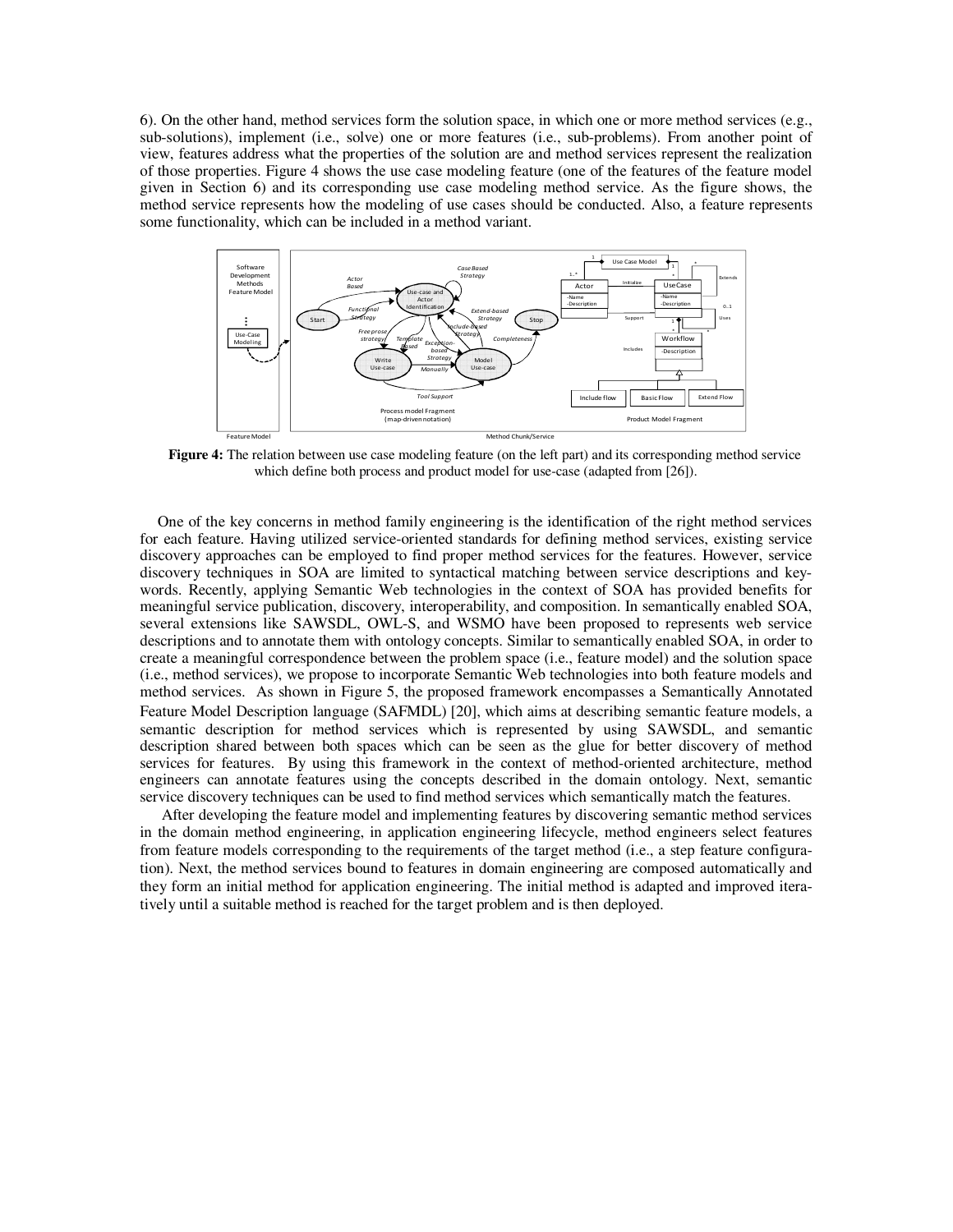

**Figure 5**: The relation between the problem space (i.e., feature model), solution space (i.e., method services), and semantic space (i.e., domain ontologies) - adapted from [20].

### **3.3 Semantically-enhanced Feature Models**

As shown in figure 5, in order to improve the process of discovering method services for features, we proposed the use of semantic technologies. There are modeling languages which can be used for semantically defining method services (i.e. SAWSDL), however, no semantic representation of feature models exist. On the other hand, a semantic representation of feature models which enables annotation of features with semantic meaning is required to improve the discovery process. Hence, we proposed the Semantic Annotation Feature Model Description Language (SAFMDL) [20]. SAFMDL is a representation of the feature model using the Web Ontology Language (OWL) and it provides proper concepts and relationships that are available in the feature modeling meta-model. In SAFMDL, the structure of feature model is based on two main ontology concepts: *root* and *feature*. Features are refined into *optional* and *mandatory* concepts. Relations between features are modeled through object properties. The possible properties between features concepts are *Sibling relationship*, *AND, OR, XOR, require, exclude,* and *parenthood* (for more details, interested readers are referred to [20]).

In addition to proper OWL classes and properties, SAFMDL extends feature model representation by introducing four new properties for features that reference concepts within external shared ontologies. The additional properties are:

- *selfModelReference* refers to the concepts or notions of domain which the feature represents;
- *preConditionModelReference* refers to the concepts and notions that the feature relies to be realized;
- *postConditionModelReference* represents the concepts of external ontologies that can be realized by the feature;
- *NonFunctionalModelReference* refers to the concepts of non-functional characteristics, which are satisfied by the feature.

These properties defined within SAFMDL are declared as the object properties, which enable designers to add meaning to features through adding concepts from domain ontologies. Figure 6 shows a SAFMDL representation of the *improve role* feature, as a part of the family method given in our case-study, which refers to the activity for improving the modeling of associations between two classes by partitioning classes based on a declared association relationship. The input and output for this feature are UML class diagrams. As depicted in Figure 6, the *improve role* feature is grounded/annotated using the *software design* concept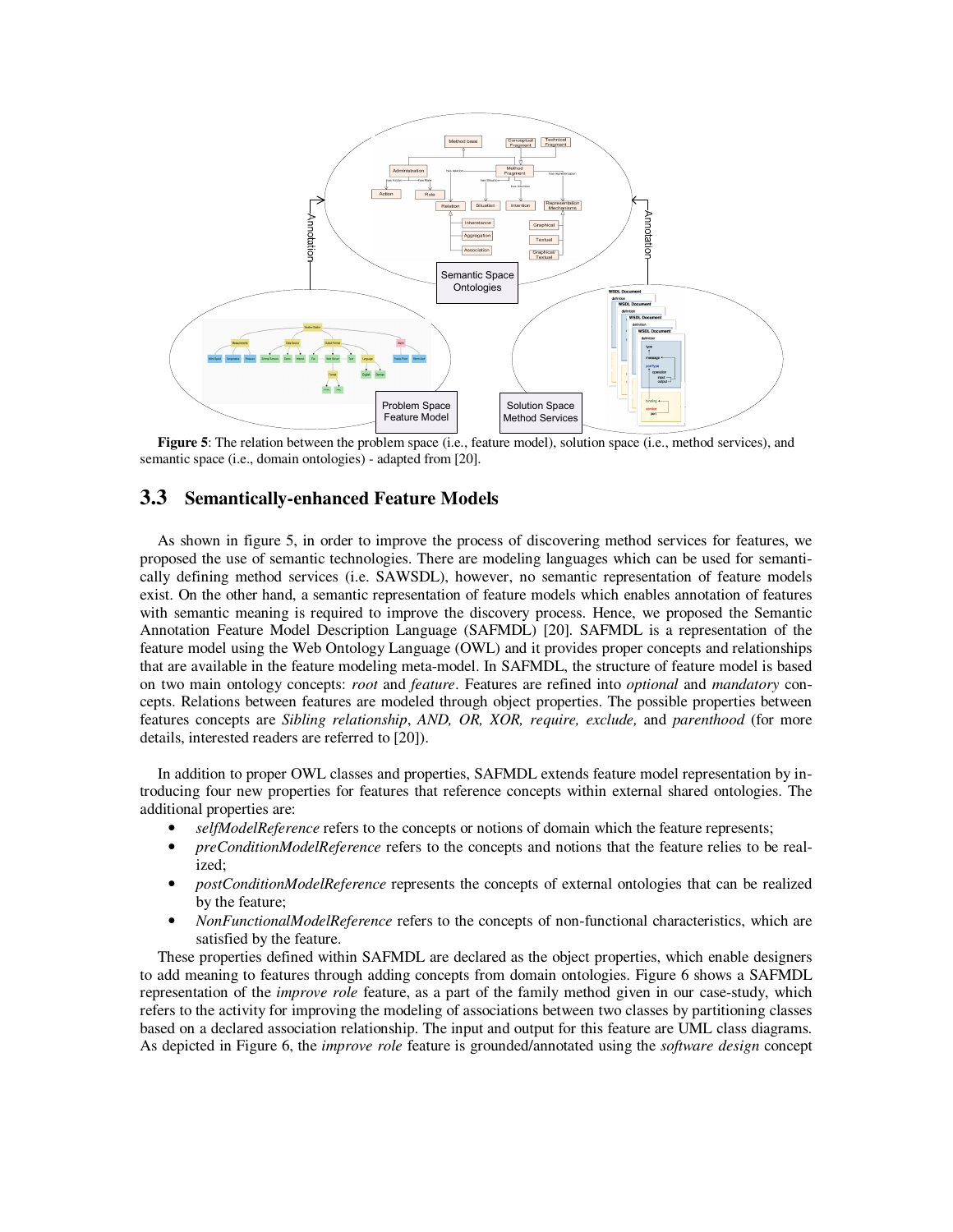within the *SPLEvaluation* ontology (characteristic ontology in our case-study) which can be considered a common ontology within an organization or agreed collaboration between organizations. Moreover, the *PreconditionModelReference* and *PostconditionModelReference* properties are annotated with values of the URI of the concepts that define the class diagram in UML ontology. Finally, this feature is annotated with the *CMMIOptimizing* concept from the *SPLEvaluation* ontology, which indicates that method services implementing this feature must be aligned with optimizing level of CMMI.

<fmdl: Optional rdf:ID= "ImproveRole"> <safmdlselfModelReference\_rdfresource="http://example.org/ontology/Characteristics/SPLEvaluation.ow#SoftwareDesign <safmdl:preConditionModelReference rdf:resource="http://example.org/ontology/UML/UMLOnto#ClassDiagram"/> </safmdl:postConditionModelReference rdf:resource="http://example.org/ontology/UML/UMLOnto#ClassDiagram"/> <safmdl:NonFunctionalModelReference rdf:resource="http://example.org/ontology/charactrestics/SPLEvaluation.ow#CMMIOptimizing"/> <fmdl:or rdf:resource="#ImproveAssociation"> <fmdl:and rdf:resource="#designpatterns"> </fmdl:optional>

**Figure 6:** SAFMDL representation of *improve role* feature.

Having annotated features with concepts from the domain ontology (e.g., in our case-study *SPLEvaluation* ontology), we can apply semantic search mechanisms to identify method services implementing features.

### **3.4 Method Services Discovery for Features**

Having enriched features and method services with semantic information, it is easier to identify method services that syntactically and semantically match the features. We need to identify proper language that provides us with the capability of querying both features defined by SAFMDL and method services defined by SAWSDL. Since SAFMDL models conform to OWL, we are able to use SPARQL queries [22], the W3C candidate recommendation query language for RDF, to manipulate feature models and their constituting features. However, we cannot apply SPARQL for querying SAWSDL documents because SAWSDL is an XML format for representing semantic web service information. On the other hand, XQuery language [23] is a suitable language for querying SAWSDL documents, but it is not suitable for OWL statements.

The XSPARQL [24] W3C submission has been acknowledged as a new language that results from the merge of XQuery and SPARQL, which can deal with both types of XML and OWL data formats. Hence, it provides mapping between data represented by XML and triple formats (e.g., RDF or OWL). Therefore, it is an ideal query language to find the right correspondences for the features of a feature model defined as an SAFMDL instance in the set of available method services expressed through SAWSDL. Furthermore, since many ontologies are expressed by either using OWL or some extensions of the RDF triple format, it is also possible to query the sources of the semantic annotation information that have been used to describe both the feature models and the Web services. In other words, to identify proper method services for features of a method family, three source of information must be integrated. These sources of information are: 1) semantically annotated feature models; 2) semantically annotated method services; and 3) the sources of the semantic information, i.e., domain ontologies. These three sources of information are either expressed in a valid XML-based format or through some extensions of the RDF triple-based format. Thereby, appropriate XSPARQL queries can consolidate these sources of information and enact the realization of problem space models using semantic Web services.

Figure 7 shows an XSPARQL query example written for the *improve role* feature. First, the value of the self-model reference annotation property is acquired. Next concepts from the reference ontology (i.e., SPLEvaluation ontology), as the further specialization of that concept, are extracted. Finally, the set of method services that are annotated with ontological concepts are identified using a suitable query. The output of this query is a set of method services whose semantic information match the semantic information of the *improve role* feature.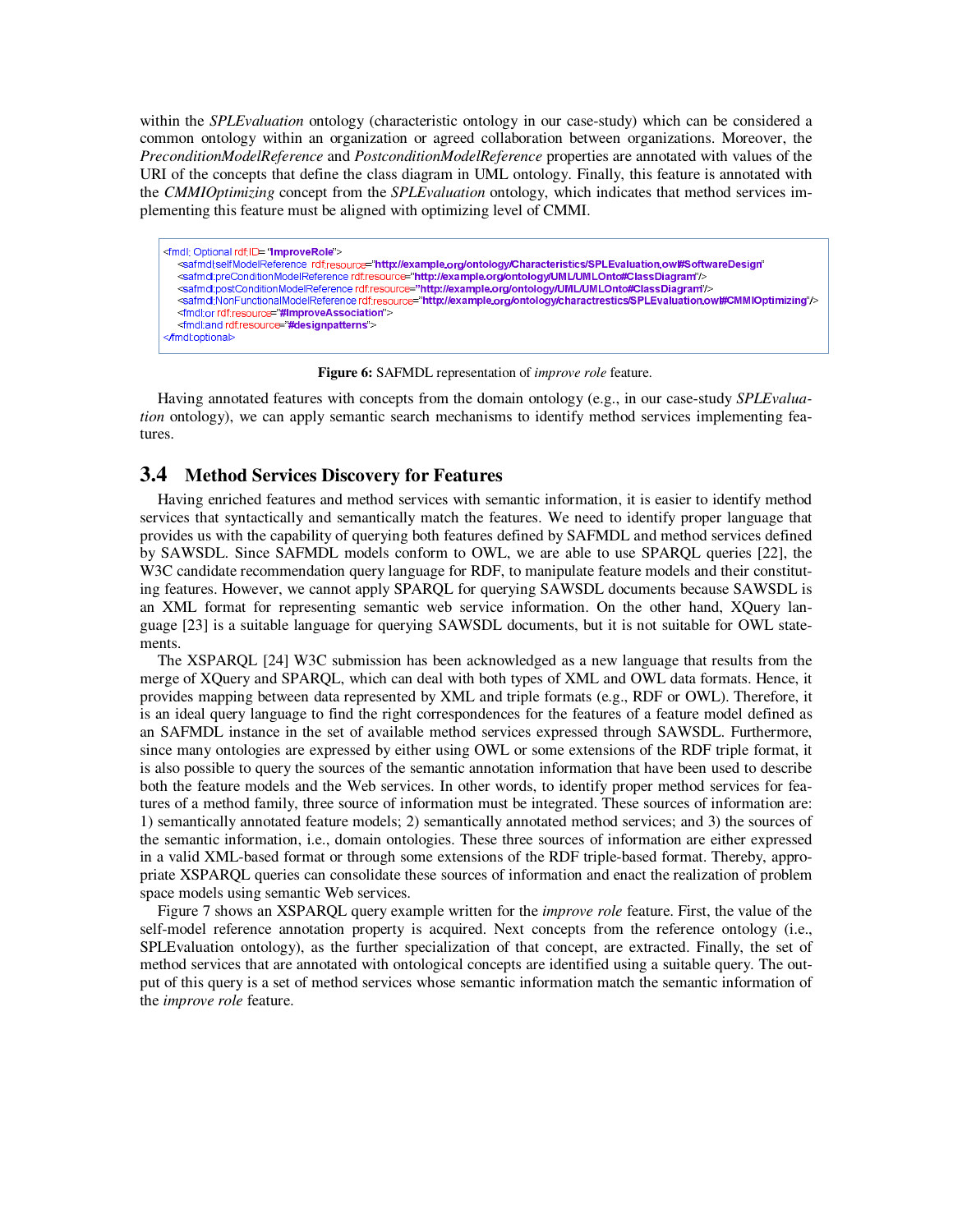

**Figure 7:** A sample XSPRQL query for the improve role feature.

## **4 Families of Method-Oriented Architecture**

Similar to developing software product lines, we propose two main lifecycles for the method family engineering process, namely the *Method Domain Engineering* and *Method Application Engineering* lifecycles. Method Domain Engineering lifecycle is carried out one time for the whole family and develops the architecture of the method family, common assets, and variants. In this lifecycle, family features and their variabilities are modeled using a feature model, and suitable method services corresponding to the features (i.e., a feature implementation) are discovered and bound to the features. The method application engineering lifecycle develops a target method (i.e., a member of family) for a concrete application by configuring the feature model, which results in assembled method services corresponding to the configured feature model. The method application engineering lifecycle is carried out every time when a new method is required. The remainder of this section describes the main phases and activities of both lifecycles along with their associated product artifacts.

#### **4.1 Method Domain Engineering**

Method domain engineering aims at discovering, organizing, and implementing common assets of a method family. Moreover, determining the scope of a method family and describing the variability of the models is achieved during this lifecycle. The input of the lifecycle is domain knowledge relating to and describing the method family and the reusable assets, while variability models for the methods expressed using feature models are the output of this lifecycle. Figure 8 illustrates the phases and stages of the method domain engineering lifecycle.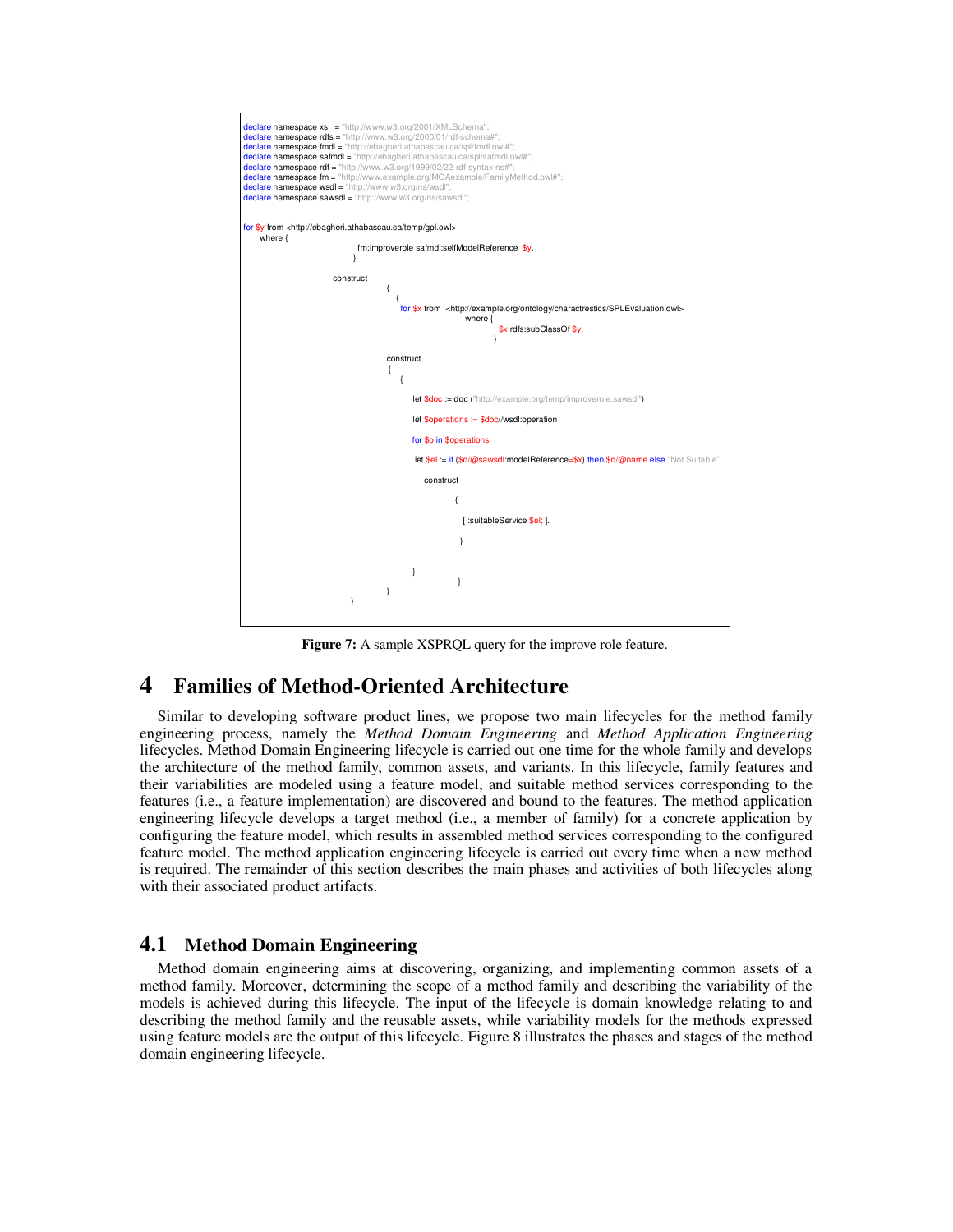Method domain engineering starts with the *Method Family Scoping* phase which aims at determining a set of software development methods belonging to the family. In this phase, first using expert knowledge a standardized description of a method product line, technical domains that are relevant to it, and the range of methods that shall be supported with the method family are derived. It systematizes the method product information, identifies the main features of the product line and checks the consistency. With regard to the characteristics of a method family, the development approaches used in methods (e.g., Model Driven Development-MDD, and SOA), final application domains (e.g., Information System, Embedded Systems, and Ubiquities Systems), and method types (e.g., agile or plan-driven methodologies) are determined through this phase using the project documents. Next, according to the preconditions established in the previous stage, the proper domain ontologies are identified (developed) and precise functionality of the method components that should be supported by the method family are described. Domain ontologies include ontologies containing concepts related to products, processes, and situational characteristics. Process and product ontologies define process concepts (like phase, stage, and task) and product concepts (e.g., class diagram, class, and requirements), respectively. Characteristics ontology includes concepts related to the application domain, method types, development approaches, and quality standards (e.g., CMMI and SPICE). An example of the characteristics ontology is shown in Figure 10.



**Figure 8:** The Method Domain Engineering Lifecycle

The *Method Family Requirements Analysis* phase aims at capturing requirements and developing a requirements model for the methods family. The family requirements model contains unique and unambiguous definitions of each requirement as well as the variability which exists within requirements. The phase receives the documents, stakeholders' viewpoints, and the product-line roadmap. Similar to typical software engineering procedures, we define *functional requirements* and *non-functional requirements* for methods. The functional requirements determine the properties that the method should provide, such as work products and required activities; and non-functional requirements include properties that the entire or a large part of methods in the family should have such as smoothness of transition between activities, robustness, and scalability. The method family requirements are *elicited* and *documented*. The method engineer receives the agreement of developers (i.e., stakeholders in this case) on the method family requirements. Next, family requirements are *refined* through *decomposition, aggregation*, and *grouping*. Afterwards, in the modeling family requirements stage, techniques such as the map-driven technique [[14]] are applied to develop the family requirements model. The family requirements model includes the functional requirements and is represented a family requirements map. The progression activity analyzes the family requirements model and defines the requirements filling the gaps in the family requirements model. Finally, the method engineer verifies the completeness and coherence of the family requirements models as well as the level of satisfaction of the stakeholders' needs by using *Requirements verification* and *Validation* activities [ [14]], respectively.

The goal of the next phase, *Method Family Realization* phase, is to identify common and variant features within the family and to model them with a feature model. Afterwards, the appropriate method services are discovered for individual features. The feature model is developed by the *Feature Model Development* stage. That is, the common and variable functionalities of methods of the family are managed by representing them in a feature model. The method engineer starts from the requirements and analyzes the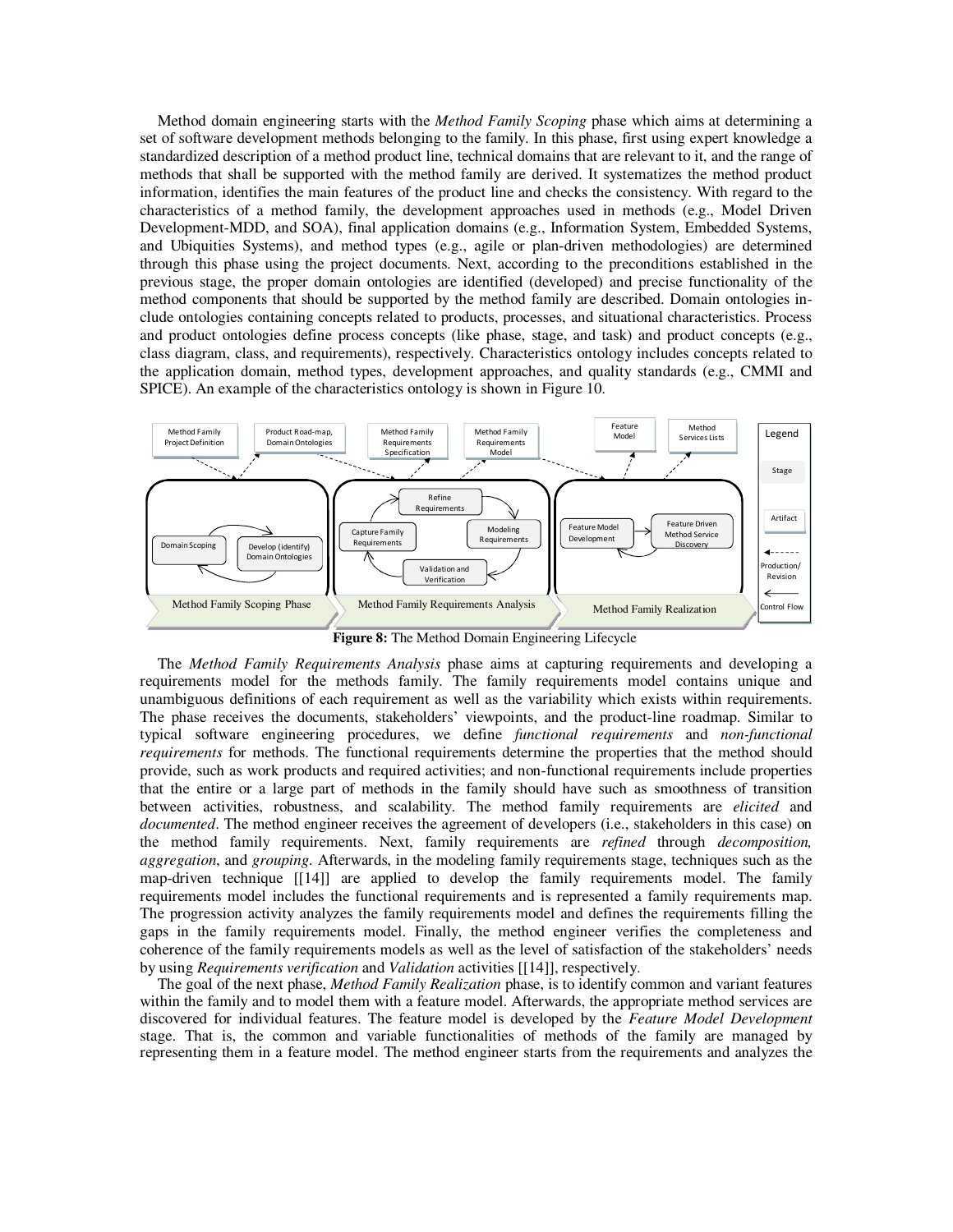requirements, their granularity level and relationships, and then groups them into appropriate features. Moreover, the variability relations are identified between features. Additionally, the method engineer annotates features using concepts from the domain ontologies, e.g., process, product, and situational characteristics ontologies.

A Feature-Driven Method for service discovery and selection follows feature modeling step for a method family. The stage of the feature-driven discovery is performed by transforming feature model and its annotation into SAFMDL representation and producing XSPARQL queries for each feature based annotations. In essence, feature annotation provides functional and non-functional concepts used to generate feature queries. The feature queries simply describe what the desired method services should be and how they should behave. In our current implementation, we adopted XSPARQL queries for discovering semantic method services, which are defined by SAWSDL. Given that there are no publicly available repositories of method services, we are now developing a test collection of method services.

#### **4.2 Method Application Engineering**

Once the method domain model is created, the method engineers can take the method domain model and create different instances of it based on target method requirements. Hereafter, we refer to this process as *method application engineering*.

Method application engineering aims to develop a method for a target situation (e.g., a member of the method family) by utilizing the reusable assets (i.e., method services) created in the domain engineering lifecycle. The input of the lifecycle is the project documents for the concrete method and the output is the method satisfying the requirements. It captures the final method requirements, selects the corresponding features from the feature model and finally assembles the method services bound to the selected features. The application engineering process is illustrated in Figure 9.

The *Application Method Requirement Analysis* phase aims at defining the requirements of the target method. The documents related to the required method are the inputs and its requirements model and the requirement documents are the outputs. The documents related to the target method should include *definition* (specify the type of the project at hand)*, domain* (specify the application domain of the target method) and *deliverable* (specify the artifacts that should be produced) [15]. The family requirements model and documents are utilized through this phase for producing method application requirements.



**Figure 9**: The method application engineering lifecycle.

First, the method application requirements phase captures stakeholders' requirements and documents them. Then, method requirements are refined and clarified further, and the agreement of stakeholders is achieved. Next, the method engineer develops the requirements model in the form of a requirements map. Moreover, situational characteristics for the current method are determined by utilizing the characteristics ontology developed through the method domain engineering lifecycle. Finally, the method requirements are validated and verified to check the completeness and correctness of the method requirements. In all the activities of this phase, the family requirements model is used as a reference to facilitate the process of requirement analysis of the members of the method family. There is also a possibility of capturing requirements, which were not captured in method family requirement analysis. The activities of this phase concentrate on one method application, so they do not deal with variability in the family.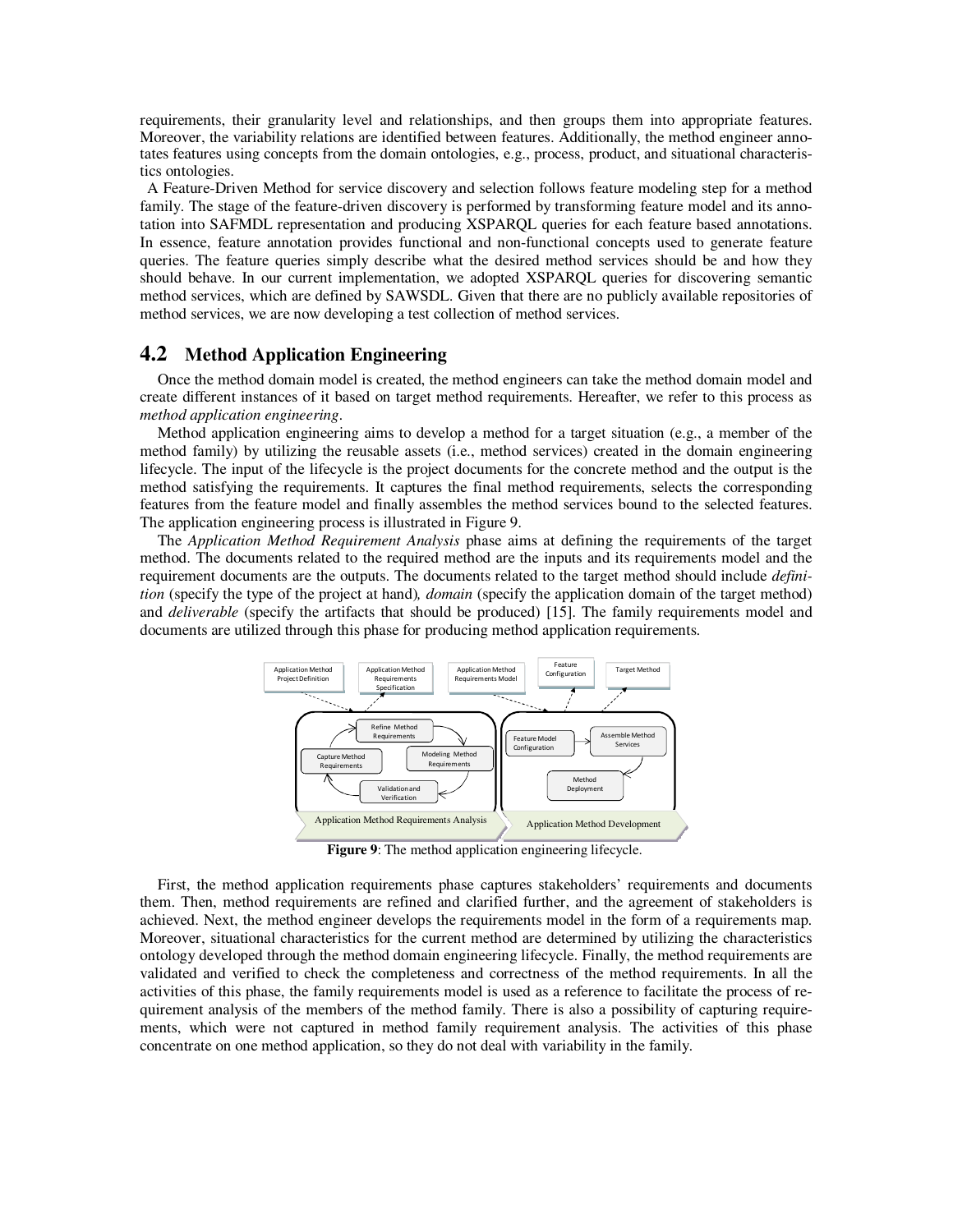The *Application Method Development* phase creates the target method by configuring the method family and delivers the final method configuration to the developers. The method *feature model configuration* stage aims to develop the method by selecting the most appropriate set of features from the feature model through the *stage configuration* process [16]. It receives the method requirements and produces the corresponding feature configuration. The staged configuration process starts from the feature model and carries out successive specializations to create the final configuration. That is, the staged configuration process would limit the space of the method family to the space most relevant for the current method that is being built. Through the staged configuration, the method engineer produces the final configuration. Since in method domain engineering, the method engineer might want to bind a list of method services that have the same interfaces (i.e., situation and intention) but different non-functional properties defined in the descriptions of method services, the final method service for each feature is selected from the list of alternative method services. The output of this stage is the set of features (mandatory and optional) as well as their corresponding method services.

If the selected method services (features) do not cover all the requirements of the target method, the new method services for the remaining requirements could be discovered through local or distributed repositories otherwise they should be developed from scratch. Once the method engineer makes sure that all the required method services (features) have been aggregated, he/she starts the composition of method services (features) via the *Assemble Method Services* stage. The selected features are related to both functional (e.g., requirement elicitation, use case modeling, and developing design model) and non-functional aspects of the method (e.g. quality assurance, project monitoring, and traceability checking). First, the method services related to functional aspects of method are orchestrated and the necessary adaptation and mediation are conducted. Afterwards, the method services related to non-functional aspects (like quality assurance and project monitoring) are added into proper parts of the method. After creating the target method, the verification/validation task is done by the method engineer to check whether the method is free from defects, and if the target method meets all of the requirements established in the requirements phase. Moreover, the completeness of the method is verified by a *completeness* task. Finally, the method is deployed to the stakeholder's environment by preparing method documents*,* training developers, and supporting staff through the execution of the method.

## **5 Case Study**

In order to illustrate the challenges and demonstrate the proposed approach, we present a case study that demonstrates an organization, which develops software systems in two distinct domains, namely, information systems (both desktop and web-based systems) and real-time systems. Here, our method fragments are defined using SAWSDL and annotated with proper domain ontologies. In the following, we explain the domain method engineering process for the case study. For each phase of domain method engineering, the steps and produced artefacts are explained.

## **5.1 Case-Study Description**

We consider that the organization has adopted a base method (e.g., RUP) for the entire systems development process. The base method is supposedly a modular method and its method components are stored in a method repository. Moreover, the organization has employed different development approaches, including *code centric development, component based development*, and *model driven development*. Based on the scale and complexity of a given project, the organization may follow different development policies such as *agile* or *plan-driven*. In addition, *contingency factors* such as time pressure, user involvement and project familiarity cause the source of diversity in method components. Furthermore, *human factors* (e.g., roles in the organization and their experience level) could be a source of variation points in the method activities. The organization might also intend to add more requirements for the future variations of methods and integrate more project management method components in order to have a better support for project management and risk assessment tasks. As a response to the described circumstance, the organization requires to extend the base method by using different method components. As a consequence, the complexity and variations of the base method are gradually increased in practice. This complexity leads to a limited sharing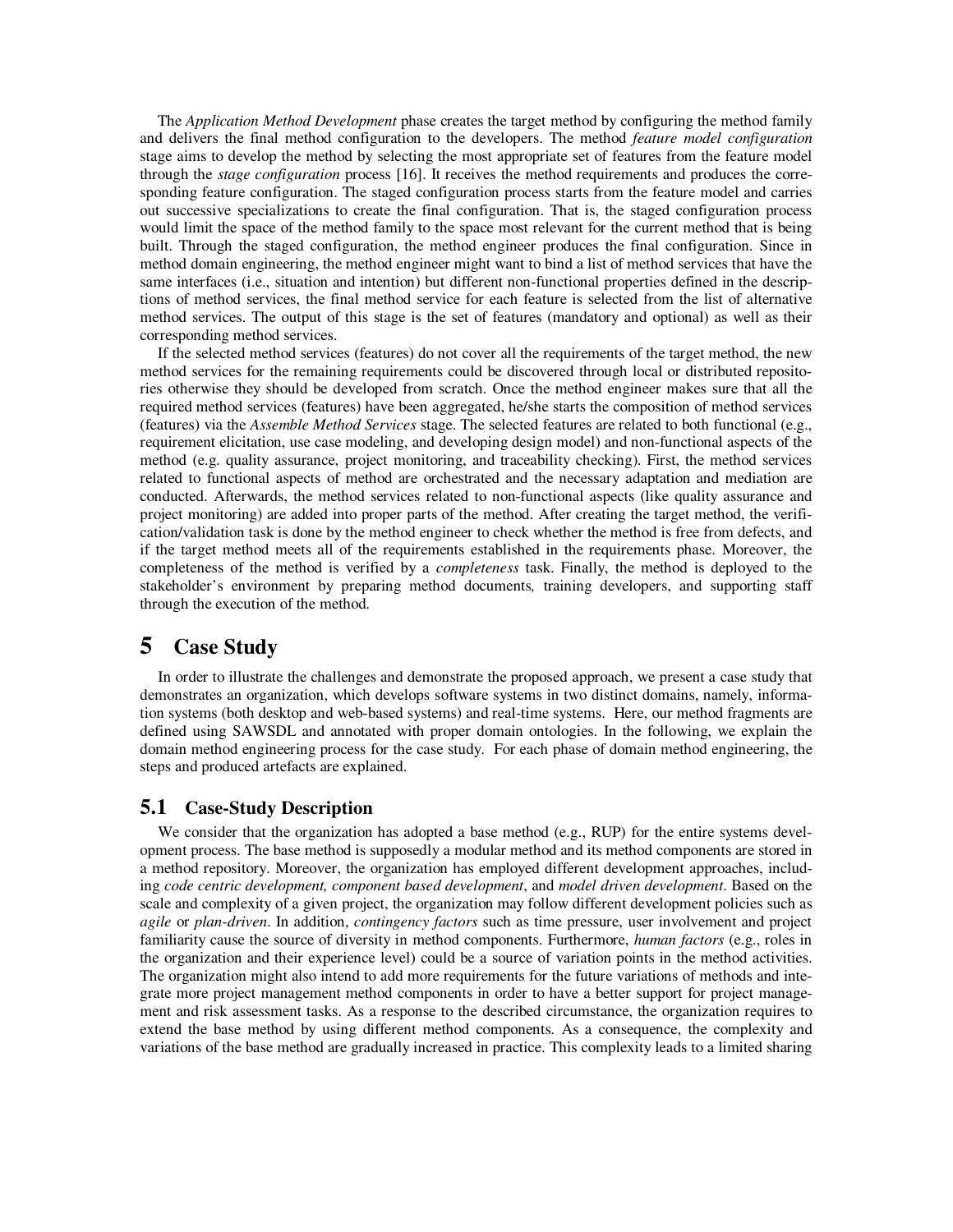and management of the lessons learned. Thus, there is a need to more effectively: 1) manage different variations of the base method that were observed and encountered in the previous projects and systematize the lessons learned; 2) anticipate further needs by considering all possible variations of the base method; and 3) create a systematic method for adaptation of the base method considering the needs and requirements of the new development situations.

## **5.2 Method Family Scoping**

**Contract Contract** 

According to the description of the required method family given in the Section 5.1, we identified the criteria, which specify the product line boundaries, and the main functionality area. The main criteria for boundaries of product lines are *technical domains* (i.e., application properties), *development approaches*, *and contingency factors.* The major activities supported by the family method are determined based on the needs for coverage of generic software development lifecycle and project management. Table 1 shows a part of the product line scoping results. Since we assumed the design and analysis are documented using UML, we developed an ontology with concepts corresponding to elements in the UML meta-model. For example, in our product ontology we have concept class diagram that corresponds to class diagram in the UML meta-model. Later on, these concepts are used for annotating features in the feature model showing the artefacts required and generated by the features. Moreover, the characteristics ontology defines concepts related to application properties, development approach, contingency factors, and quality standards. As shown in Figure 10, *Certification* is a concept in the characteristics ontology that is specialized in *CMMI, DO, IEC, ISO,* and *SPICE* concepts. The CMMI concept is further specialized into five concepts showing different level of CMMI.

Table 1: the result of method family scoping phase

|                       |                                | <b>Descriptions</b>                                                                                         | Asserted class hierarchy: |
|-----------------------|--------------------------------|-------------------------------------------------------------------------------------------------------------|---------------------------|
|                       |                                |                                                                                                             |                           |
| Stage                 | Prod-                          |                                                                                                             | Thing                     |
|                       |                                |                                                                                                             | <b>Situations</b>         |
| Domain Scoping        |                                | Application properties – application domain (Information                                                    | 'Concer                   |
|                       |                                | systems, Real-time), application type (intra-organization,                                                  | Dura                      |
|                       |                                | Organization-customer, inter-organization), source sys-                                                     | Distr                     |
|                       |                                | tem (it can either use legacy system or does not have sys-                                                  | Deta                      |
|                       |                                | tem code).                                                                                                  |                           |
|                       |                                | • Development Approach – systems can be developed by                                                        | ) M                       |
|                       |                                | following multiple approaches such as Component based                                                       | DН                        |
|                       |                                | Development, Model Driven Development, or Test                                                              | Inno                      |
|                       |                                | Driven Development.                                                                                         | proje                     |
|                       |                                | • Human Factors such skill level includes beginner, me-                                                     | User                      |
|                       | <b>Criteria for Boundaries</b> | dium, and expert (i.e., analyst, designer, developer, and,                                                  | Scali                     |
|                       |                                | tester).                                                                                                    | Cost                      |
|                       |                                | Contingency Factors – user involvement, project familiar-                                                   | Certific                  |
|                       |                                | ity, project scale and complexity, innovation level, and                                                    | <b>ARP</b>                |
|                       |                                | project dependency.                                                                                         | IEC.                      |
|                       |                                | • Generic software development lifecycle (requirement                                                       | ISO.                      |
|                       |                                | engineering, analysis, design, development, deployment),                                                    | CMN                       |
|                       |                                | reusability, management (risk, people), maintenance, test                                                   | Do                        |
|                       |                                | model, implementation models, design model, and Appli-                                                      | ٥Q                        |
|                       | family                         | cation Technology (Include Data-base, and GUI, is dis-                                                      | ) M                       |
|                       |                                | tributed).                                                                                                  | D                         |
|                       |                                | <i>Project Management</i> – monitoring, risk management,                                                    | ) In                      |
|                       |                                | configuration and change management, postmortem re-                                                         | <b>SPIC</b>               |
|                       | Major Activities of the        | viewing, metric management, human resource manage-                                                          | <b>DO</b>                 |
|                       |                                | ment.                                                                                                       | Develo                    |
| Nntologiae<br>Develop | gies                           | • Process Ontology, Product Ontology (UML concepts),<br>Characteristics ontology (SPL evaluation Ontology). | Applica                   |
|                       | Ontolo-                        |                                                                                                             | <b>Figure 10: Cha</b>     |
|                       |                                |                                                                                                             | give                      |
|                       |                                |                                                                                                             |                           |
|                       |                                |                                                                                                             |                           |



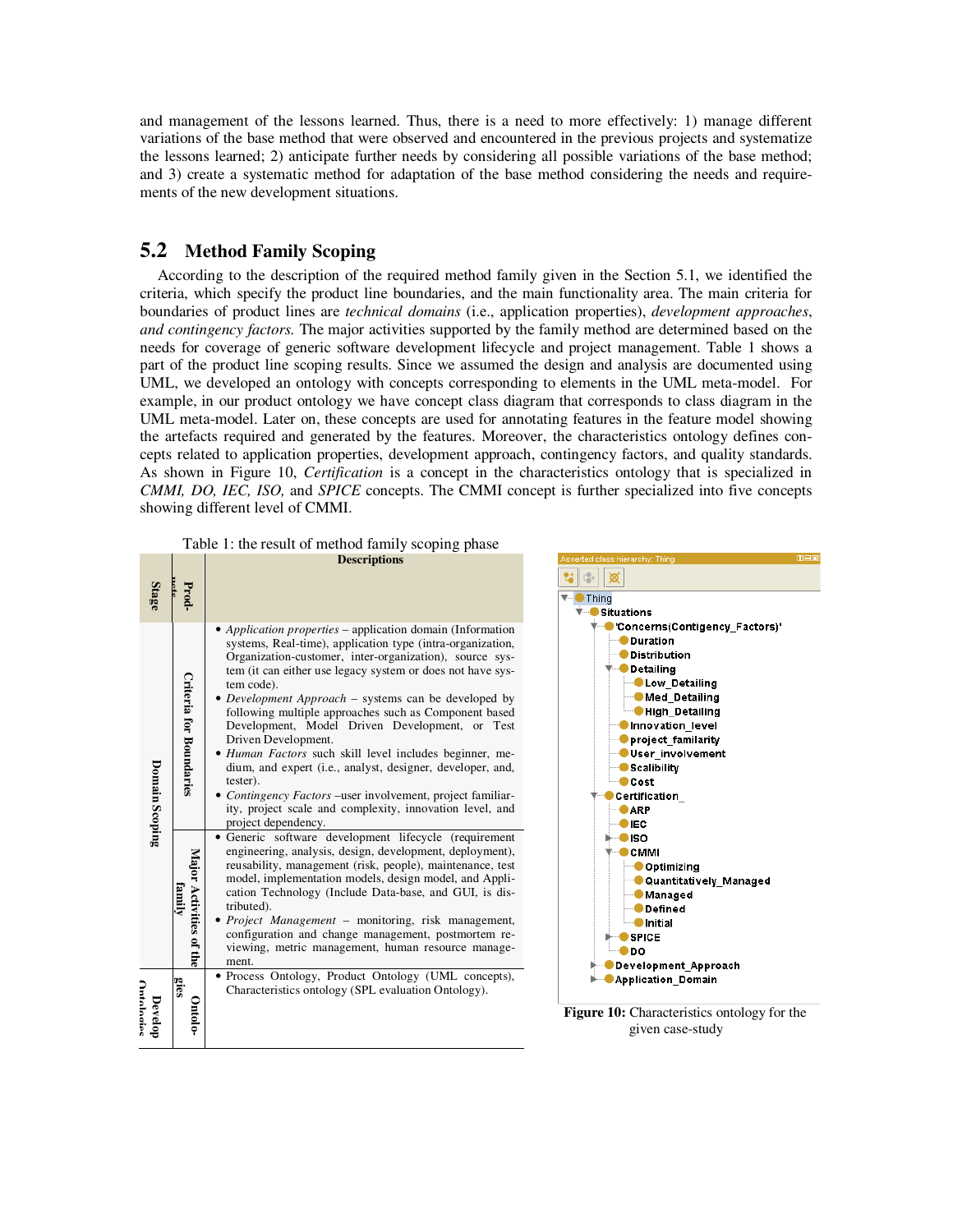### **5.3 Family Requirement Analysis**

In this phase, first functional and non-functional requirements and their commonalities and variabilities are captured and documented, separately. Table 2 shows a part of the requirements categorized based on their types. Functional requirements include the activities and work products that should be supported by a family of methods. The family requirements model is created first by using the map-driven approach [14] and subsequently verified and validated. Figure 11 shows a part of the map model for the family method. In the figure, four intentions are defined for the family method including *elicit requirements, documents requirements, analyze requirements*, and *manage requirements*. In order to achieve the *elicit requirements* intention, we can follow one of *survey, goal identification, workshop,* and *interview* strategies. Moreover, requirements can be documented via *use-case, activity diagram, VFM,* or *user stories*.

Characteristics ontology is extended with new concepts identified based on non-functional requirements. For example, concepts related to *detailing* and proper refinement levels (i.e., *Low, medium,* and *high*) are added into the characteristic ontology.







**Figure 11:** Requirements model for requirements engineering phase of method family.

### **5.4 Feature Model Development**

Based on the family requirements model defined in the previous phase and the existing basis method in the organization, features and their corresponding relations are identified and modeled. The part of feature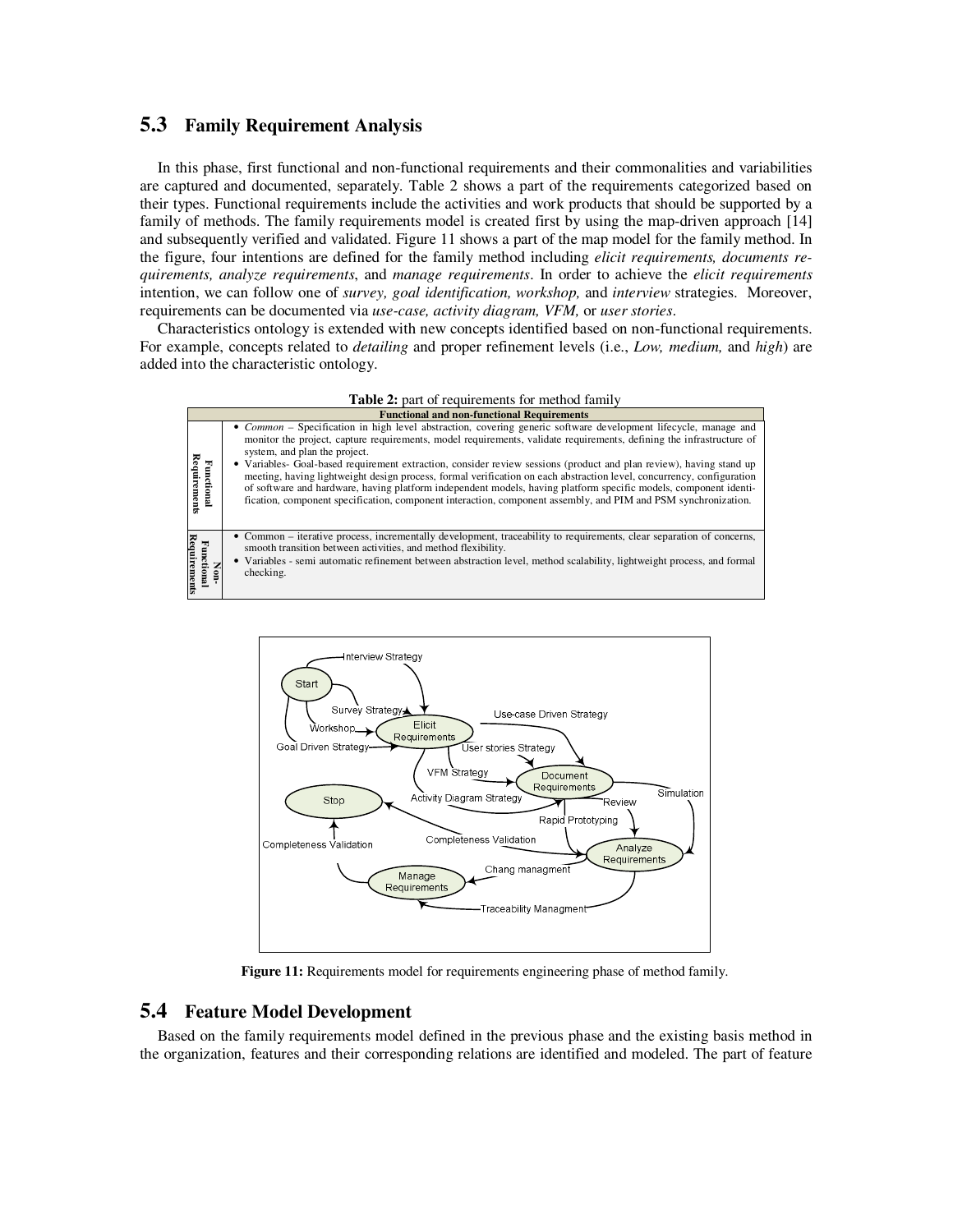model designed for target organization is depicted in Figure 12. The features show the method services required for the family and they can be considered as interfaces for representing method services in the family. The main features in the feature model include *management, requirements engineering, development*, and *deployment*. These features are further refined and decomposed into more fine-grained features, and their variabilities are represented using variability relations within the feature model. Features are annotated with concepts from the characteristics ontology. For instance, the feature *use-cases* modeling is annotated with *medium detailing,* and *medium cost* concepts from the characteristics ontology.



Figure 12: A sample feature model of a family of software development methods

## **5.5 Feature-driven Method Service Discovery and Selection**

Feature model development is followed by the process of discovery of method services. This process aims at finding and selecting among available methods services, which can match and satisfy desired functional and non-functional requirements of the method for the specific situations. As we described earlier, we transform each feature and their associated annotations into SAFMDL and generate XSPARQL queries for discovering method services stored in method repositories. Therefore, our assumption is that the method components, which are described by SAWSDL, are exposed as services and are available and accessible through either the proprietary method repositories of the organization or public repositories provided by third parties. Therefore, organizations can develop their internal repository of method services and use the framework for discovering local method services or find method services in online method repositories like Open Process Framework (OPF) [30]. Although there are on-line repositories such as Open Process Framework (OPF) [30], available reusable method components are not accessible through standard interfaces. Moreover, there are no facilities to search and discover such available and existing methods. We are developing a small test set of method services in a local repository to perform feature driven method service discovery.

## **6 Discussion and Tooling Support**

Two main issues regarding the present proposal are its validity and cost-benefit analysis. For both issues, we need to conduct an empirical study. We have reported a case study in which we explained the steps of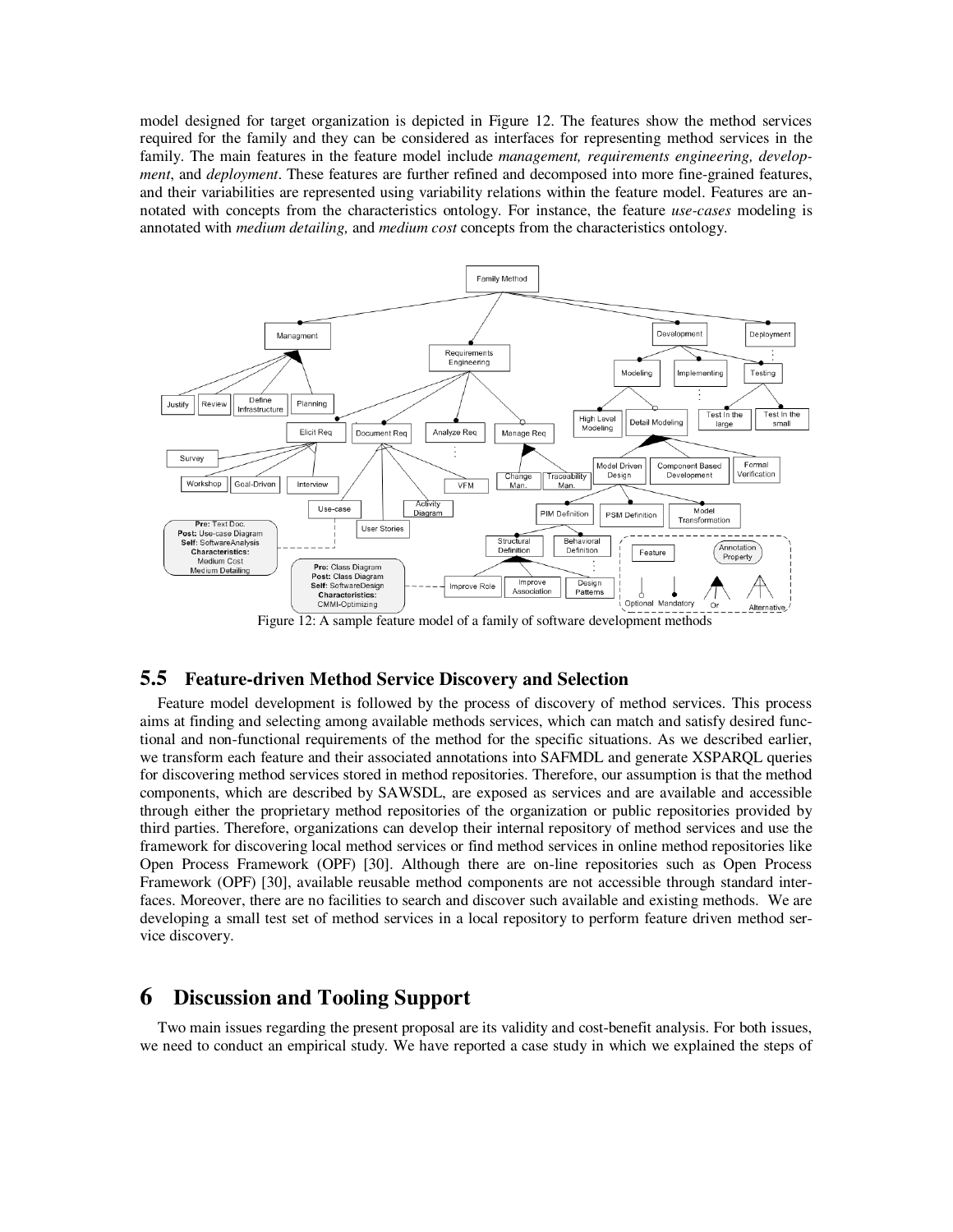the method. However, it cannot completely ensure the validity of our approach, its benefits and limitations. In order to clarify and address these issues, we provide analytical discussion based upon the analogy between software and methods as proposed by Osterweil [33]. In accordance, our assumption is "software processes are software too" [33]. Considering this analogy, we can adopt similar approaches and techniques used in software engineering for solving existing problems in method engineering. As it can be observed, the method engineering community proposed MOA being inspired by SOA to deal with the lack of standard for defining well-defined interfaces for method components, exposing them as services and taking the advantages of SOA [1]. Nevertheless, to use this analogy as a viable strategy for solving a problem in method engineering referred to as the target domain, we need to identify the corresponding construct in software engineering (source domain) and define a mapping schema. For example, in method engineering, the method fragment notion (called method service) is mapped to service notion in SOA and method notion is mapped to software service. Hence, we can use SOA principles and take the benefits of SOA in the MOA domain. The other problem that method engineers deal with is that variability may exist in the base method [6] [13]. On the other hand, software variability is a well-known problem which has been studied by the software product line engineering community and numerous well-established techniques and approaches have been proposed like feature modeling to address the problem, and various success stories in using product families and associated techniques have been reported from industry. As an example, Clements and Northrop reported that Nokia was able to increase its production capacity for new cellular phone models from 5-10 to around 30 models per year, which alleviated Nokia's main challenge being the high pace of market demand and customer taste change [34]. These results ensure both validity and benefits of software families. Therefore, we tried to make an analogy between software families and method base and coined the notion of *family of methods*. We mapped the features to method component interfaces and handled the variability in base method and configuration problem according to the target project requirements. As a result, we expect similar benefits to be reaped from this in the method engineering domain. We are also aware of the cost of creating family or reengineering current methods into method family (i.e., creating a method feature model), but for long term the benefits that will be achieved can compensate these costs as happened in the broader software engineering practice.

In order to support method engineers in modeling and configuring method family, we are implementing a chain of tooling supports called *Product Line Composer (PLC)*. PLC extends Feature Model Plug-in  $(rmp<sup>1</sup>)$ , available for Eclipse environment, and enables the annotation of features with non-functional concepts (characteristics ontology) and other domain ontologies. Additionally, a set of transformation rules for generating SAFMDL, and a view for ontological representation of feature models is provided in PLC environment. For the next stage, we are working to incorporate the XSPARQL language with our tooling support for formulating and executing queries on the repository of semantic method services. Additionally, in our tool a set of decision making algorithms like Stratified Analytical Hierarchy Process (S-AHP) [25] are implemented to help method engineers during the specialization of the method family.

## **7 Related Work**

 $\overline{a}$ 

Method engineering aims at providing techniques and approaches for constructing and/or adapting methods. The most prominent sub-area of ME, *Situational Method Engineering* (SME), proposed by Welke et al [5] is concerned with the creation of methods 'on-the-fly' (i.e., construct or adapt a method according to situation of the project at hand). The ME approaches is classified by Ralyte et al [6] as: *Ad-Hoc* (i.e., Method created from scratch); *Extension-Based* (i.e., Method is created by extending an existing method [6]); *Paradigm-based* (an existing meta-model is adapted, instantiated, or abstracted to create a new method [6]); and *Assembly-based* (a method is created by reusing existing method nents [7] [26] [35]). These approaches mostly focus on reusability and modularity principles. Besides this classification, Karlsson et al. [13] proposed the *Method Configuration* approach (more general than extension-based) where a target method is created by adding/removing elements and features. These authors concentrate on variability management and reusability. All mentioned approaches are established based

<sup>1</sup> http://gsd.uwaterloo.ca/projects/fmp-plugin/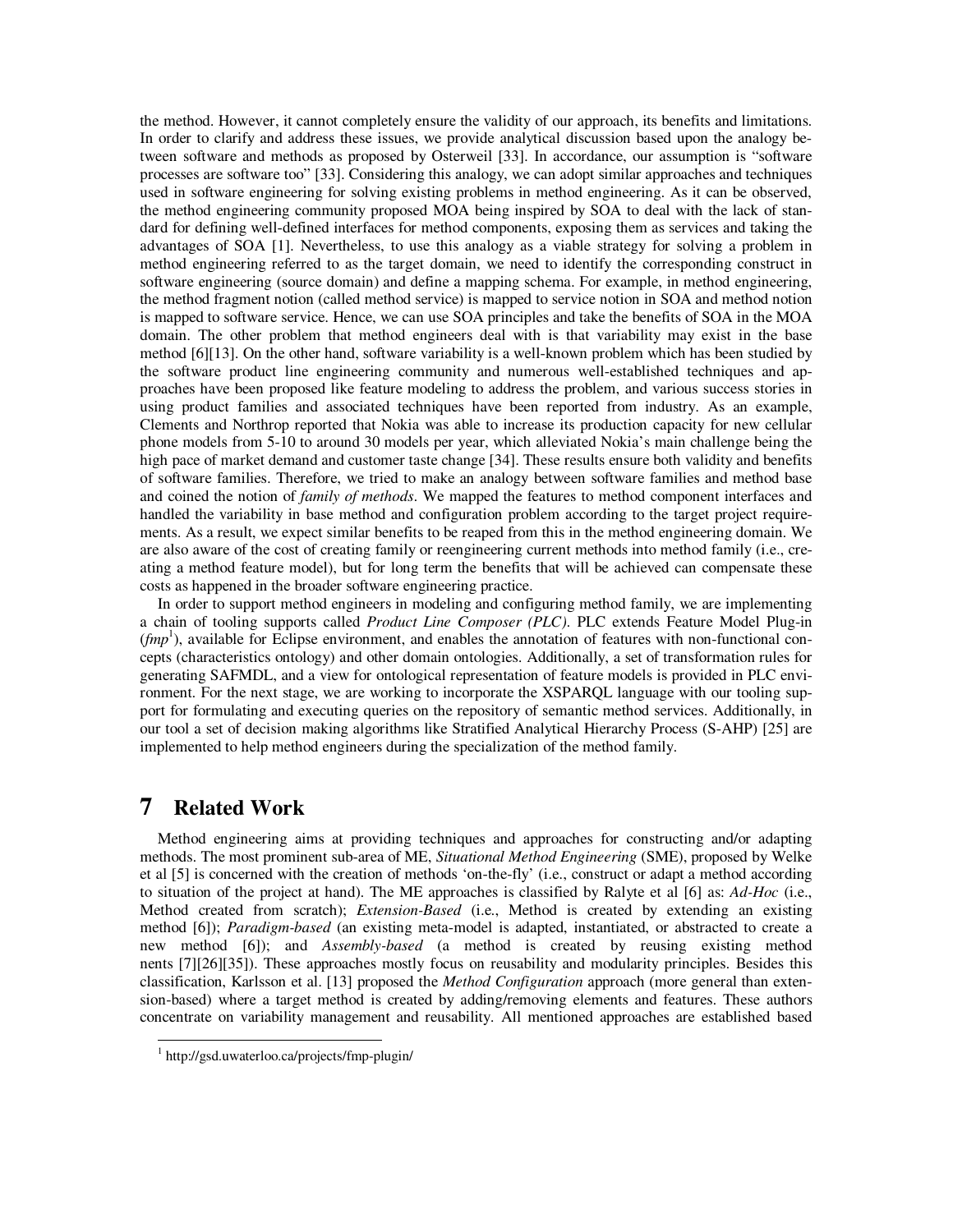upon one or more of the following principles: meta-modeling, reuse, modularity, and flexibility. Our proposed approach is similar to assembly-based approaches and method configuration by following modularity, reusability, and variability principles. However, our approach enables a higher degree of reusability by leveraging SOA principles and catering systematic variability management by employing SPLE principles (as it is proven and shown in software engineering that SPLE increases reusability [34]).

Gonzalez-Perez [31] explained the benefits of ISO/IEC 24744 meta-model for both method specification and enactment and proposed a product-centric approach to developing a new methodology. Aharoni et al [32] enriched the ISO/IEC 24744 for creating and tailoring methods through an approach called Application-based Domain Modeling (ADOM). The approach is based on a layered framework including application, domain, and language. The domain (methodology) layer contains different method concepts as well as the specification of their exact usage situation. The application layer, called endeavor layer, includes situational method components and situational methods, which are created based on the domain model terminology, rules, and constraints. The language layer defines any modeling language that can be used for describing meta-models and method components. Our approach differs from these approaches in using variability modeling language (i.e., feature modeling) and software product line principles. Moreover, we provide a template-based approach where reference architecture for the entire family is designed and eases the development and assembly of methods. Additionally, we use a new concept for the method component (i.e., method service), which utilizes standards in SOA to improve discovering and reusing method components.

Similar to our work, Kornyshova et al. [36] proposed the notion of method family to organize method components of a specific domain. They categorized method components into mandatory and optional where mandatory method components must be selected in the final method and optional may or may not be selected. They defined three processes for developing method family namely method family definition process, method line configuration process, and method line application process. We applied a wellestablished variability modeling language (i.e., feature model) and employed method services instead of method components.

Recently MOA [18][1] was proposed which aims at empowering and enhancing the assembly-based method engineering principles with a standard for describing method components (in terms of method service) and taking the advantages of SOA for addressing the discovery and retrieving of existing distributed method components. Our approach also utilizes MOA to describe and discover method services corresponding to the features of a method family. Moreover, we incorporated semantics into method services, which improves the identification of proper method services.

Application of ontologies and semantic web technologies in method engineering has been investigated by some researchers in the domain of method engineering [38] [39] [40]. Niknafs et al. [38] proposed an ontology which define the main concepts and relations required for a method base. The main concepts in the proposed ontology are method fragment and administration. Mirbel [40] proposed a lightweight top ontology which define the core concepts required for qualifying knowledge about method. Iacovelli and Souveyet [39] developed an ontology of method descriptor as a domain ontology for method engineering and investigated five existing method descriptors using the concepts of their ontology. These works show the interest of method engineering community to develop common ontologies. These ontologies can be used both for annotating method services and features in our approach to add meaning to these elements in our context.

## **8 Conclusion and Future Work**

Existing method engineering approaches have addressed several challenges in developing and configuring methods for information systems. However, according to [37], still there are many research challenges which need to be addressed. In this paper, we targeted two main challenges including the need for techniques to discover proper method services for the current situation and the need for managing variability in base method. Hence, by utilizing service oriented product line and semantic web technologies, an approach for developing families of modular software developments methods was proposed. In our approach, we enhanced the notion of method service by adding semantic meaning and knowledge of domain (i.e. ontologies) into description of method services. This improvement addresses the first challenge via utilizing an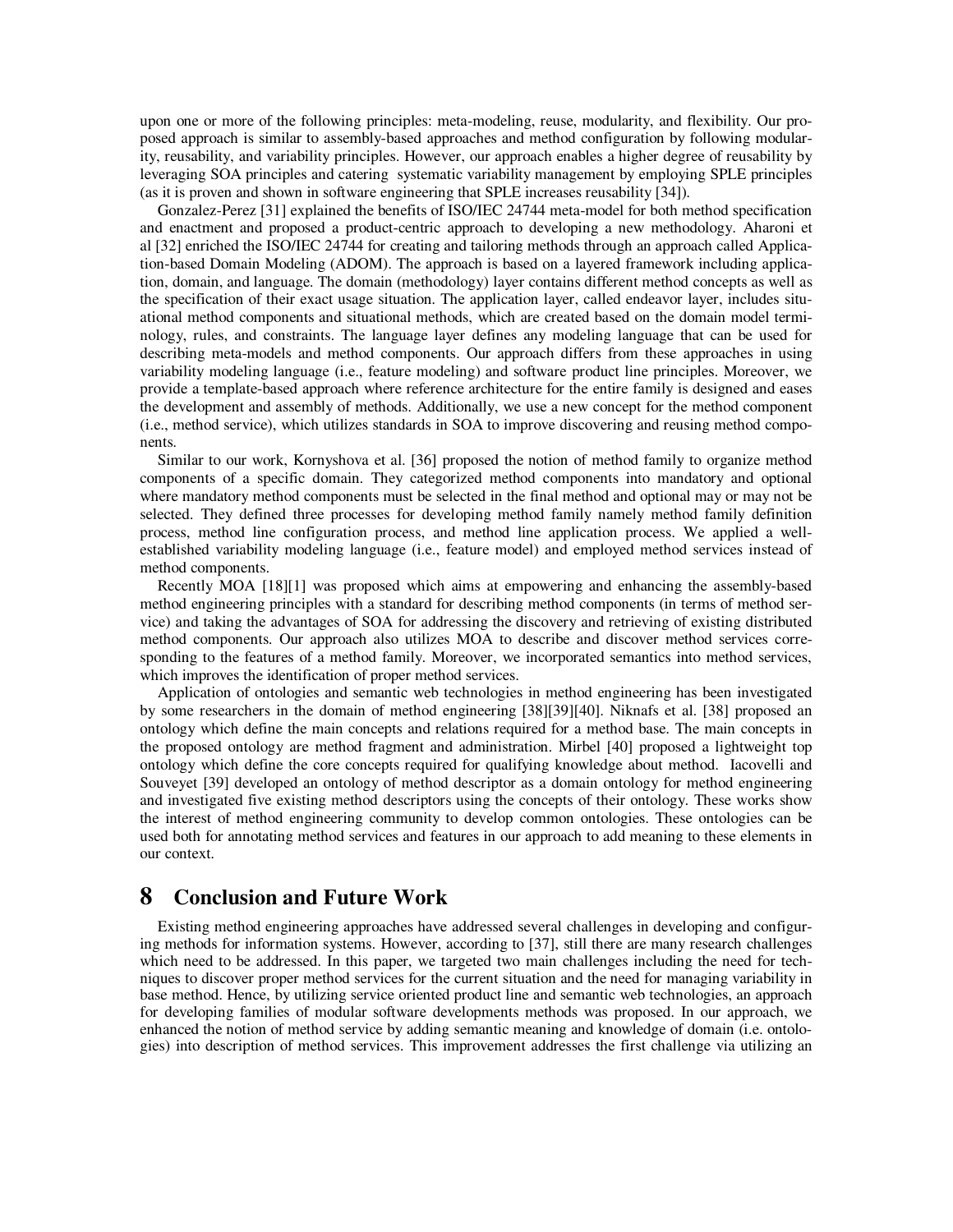existing standard semantic enabled query language (i.e. XSPRQL) for identifying method services that matches with requirements both syntactically and semantically. In order to manage variability of method families, the proposed approach makes use of feature modeling, the most well-known variability modeling language in software product line engineering. Feature models are employed to represent the variability in a method family in terms of difference in its activities and situational characteristics. This aspect of our proposal addresses the second targeted challenge. Additionally, in order to address both challenges at the same time, i.e. representing variability in the method family and identifying proper semantic method services, a proposed framework use semantic web technologies (i.e. ontologies) to bridge problem space (feature model) and solution space (method services). Hence, semantic representation is defined for features and a standard query language is used.

We believe that the described concept of families of semantically enabled method-oriented architectures is feasible within an organization with well-established domain knowledge formulated in domain ontologies and repository of method services. Although it requires effort for annotating method services and features by semantic meaning, but this effort is only needed one time. Afterward, every time a new method is required, the method can easily be derived from the method family by performing steps proposed in method application engineering.

As a future work, we aim at completing our tool (PLC) and add decision oriented algorithms to help method engineers in deriving situational methods in semi-automatic way. Moreover, we are implementing generation of XSPARQL queries from features and their annotation properties. In addition to tooling aspect, we intend to provide a more comprehensive evaluation of the proposed approach by developing a collection of semantic method services to be used for experimentation.

## **References**

- [1] Rolland, C.: Method engineering: towards methods as services Software Process: Improvement and Practice, 14(3), 2009, pp. 143-164.
- [2] Schmid, K.: A comprehensive product line scoping approach and its validation. In *Proc. of the 24th international Conference on Software Engineering*, 2002, pp. 593-603.
- [3] Harmsen, A.F.: Situational Method Engineering. Moret Ernst & Young, Utrecht, 1997.
- [4] Lings B, Lundell B.: Method-in-action and method-in-tool: some implications for case. In Proc. 6<sup>th</sup> Int'l Conference on Enterprise Information Systems, 2004, pp.623-628.
- [5] Welke R.J., Kumar K.: Method Engineering: a proposal for situation-specific methodology construction. In W.W. Cotterman & J.A. Senn (Eds.) Wiley, 1992, pp. 257-268.
- [6] J. Ralyté, R. Deneckére, C. Rolland.: Towards a generic model for situational method engineering, in: Proceeding of CAiSE2003, 2003, pp. 95-110.
- [7] Martıınez-Ruiz, T., Garcııa, F., Piattini, M., Muench, J.: Modelling software process variability: an empirical study. Software, IET 5(2) (April 2011) 172–187
- [8] Simidchieva, B.I., Clarke, L.A., Osterweil, L.J.: Representing process variation with a process family. In: Proceedings of ICSP'07, Berlin, Springer (2007) 109–120
- [9] J. Kopecky, T. Vitvar, C. Bournez, and J. Farrell. 2007. SAWSDL: Semantic Annota-tions for WSDL and XML Schema. IEEE In-ternet Computing 11(6): 60-67.
- [10]D. Martin, M. Burstein, D. Mcdermott, S. Mcilraith, M. Paolucci, K. Sycara, D. L. Mcguinness, E. Sirin, and N. Srinivasan. 2007. Bringing Semantics to Web Services with OWL-S. World Wide Web 10(3): 243-277.
- [11]R. Lara, D. Roman, Axel Polleres, and Dieter Fensel. A Conceptual Comparison of WSMO and OWL-S. In ECOWS 2004, volume 3250 of LNCS, pages 254–269. Springer, 2004.
- [12]Ralyte, J., Rolland, C.: An assembly process model for method engineering. In Proc. of the 13th Int'l Conf. on advanced information systems engineering, 2001, pp. 267-283.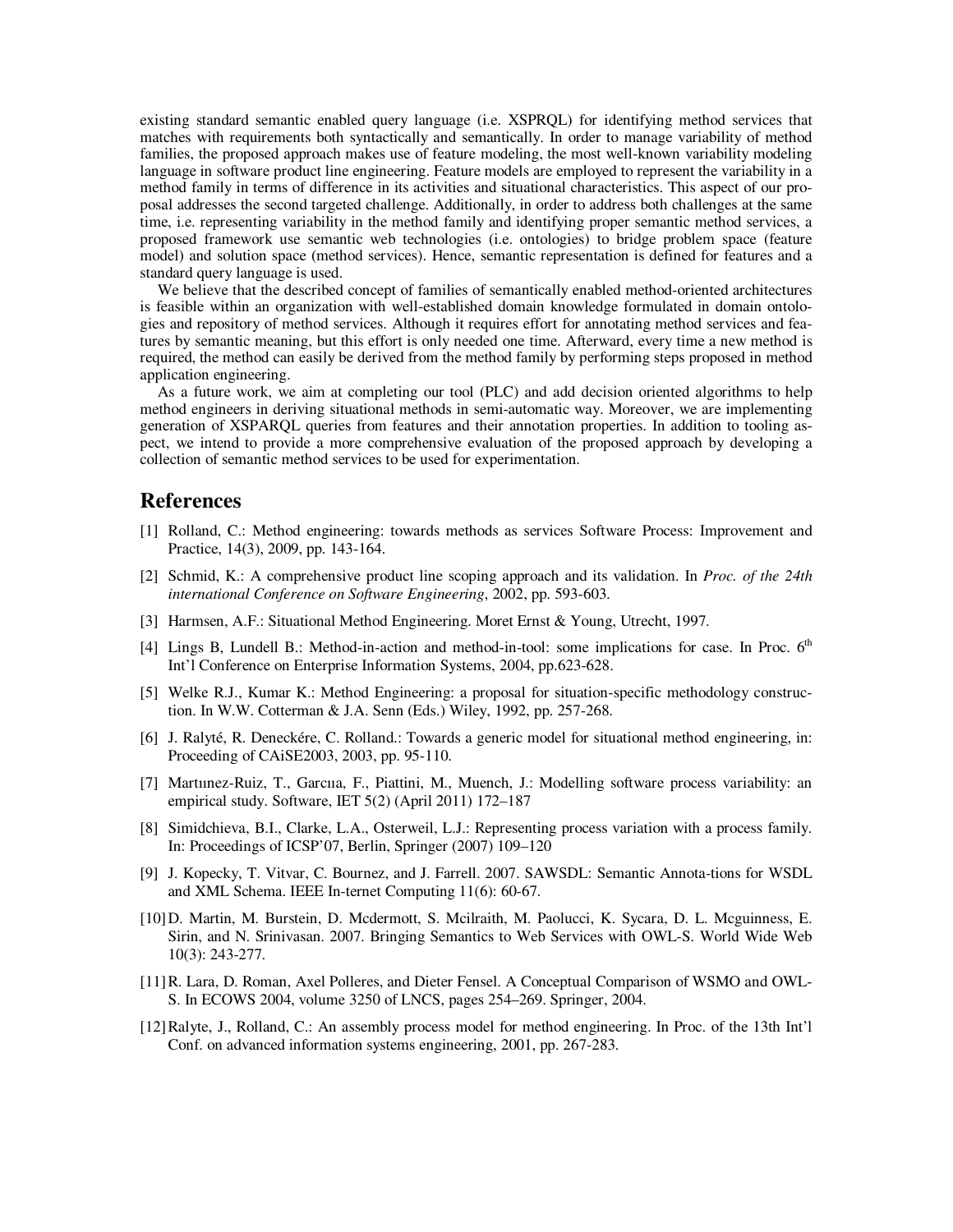- [13]Karlsson, F., Gerfalk, P. J. A.: Method configuration: adapting to situational characteristics while creating reusable assets. Inf. and Soft. Technology. 46 (9), 2004, pp. 619-633.
- [14]Ralyte, J.: Requirements definition for the situational method engineering. In Proc. of the IFIP WG8.1 Working Conf. on Eng. Inf. Sys.in the internet context, 2002, pp. 127-152.
- [15]Coulin, C., Zowghi, D., Sahraoui, A.E.K.: A Lightweight Workshop-Centric Situational Approach for the Early Stages of Requirements Elicitation in Software Systems Developme. In Proc. of Workshop on Situational Requirements Eng. Processes, 2005.
- [16]Czarnecki, K., et al.: Staged Configuration through Specialization and Multi-level Configuration of Feature Models. Soft. Process: Improvement & Prac., 10(2), 2005, pp 143-169.
- [17]Tsai, W.: Service-oriented system engineering: a new paradigm. Service-Oriented System Engineering, In Proc. IEEE Int'l Workshop on Service-Oriented Sys. Eng. 2005, pp. 3-6.
- [18]Deneckère, R., Iacovelli, A., Kornyshova, E., Souveyet, C.: From Method Fragments to Method Services. In Proc. 13<sup>th</sup> Int'l Conf. on Exploring Modelling Methods for Systems Analysis and Design., 2008, p. 81-96.
- [19]Klusch, M.: Semantic Web Service Coordination. CASCOM: Intelligent Service Coordination in the Semantic Web, 2008, pp. 59-104.
- [20]Bagheri, E., Asadi, M. , Ensan, F., Gasevic, D., Mohabbati, B., " Bringing Semantics to Feature Models with SAFMDL," Proceedings of the 2011 Conference of the Centre for Advanced Studies on Collaborative Research (CASCON 2011), Markham, Canada, 2011.
- [21]Mohabbati, B., Kaviani, N., Lea, R., Gašević, D., Hatala, M., Blackstock, M.: ReCoIn: A Framework for Dynamic Integration of Remote Services in a Service-Oriented Component Model, In Proceedings of the 2009 IEEE Asia-Pacific Services Comp. Conf., 2009.
- [22]E. Prud'hommeaux and A. Seaborne. SPARQL Query Language for RDF. W3C Candidate Rec. 6 April 2006. http://www.w3.org/TR/rdf-sparql-query/.
- [23]D., Chamberlin, D. Florescu, J. Robie, J. Simeon, and M. Stefanescu, (2001). XQuery: A Query Language for XML. Working draft, World Wide Web Consortium. See http://www.w3.org/TR/xquery/.
- [24]W. Akhtar, J. Kopecky, T. Krennwallner, and A. Polleres. 2008. XSPARQL: traveling be-tween the XML and RDF worlds - and avoid-ing the XSLT pilgrimage. In Proceedings of the 5th European semantic web conference on The semantic web: research and applica-tions (ESWC'08).
- [25]Bagheri, E., Asadi, M., Gašević, D., Soltani, S., "Stratified Analytic Hierarchy Process: Prioritization and Selection of Software Features," *In Proceedings of the 14th International Software Product Lines Conference*, Jeju Island, South Korea, 2010, pp. 300-315.
- [26]Mirbel, I., Ralyte J.: Situational method engineering: combining assembly-based and roadmap-driven approaches. Requirements Engineering 11(1): 58–78, 2006.
- [27]Kim, S., Min, H.G., Her, J.S., Chang, S.H.: DREAM: A practical product line engineering using model driven architecture," In Proc. Int'l Conf. on Information Technology and Applications, 2005, pp. 70-75.
- [28]Montero, I., Pena, J., Ruiz-Cortes, A.: From Feature Models to Business Processes. In Proc. of the IEEE Int'l Conf. on Services Computing Vol. 2, 2008, pp. 605-608.
- [29] Bošković et al. (2010)Automated Staged Configuration with Semantic Web Technologies, International Journal of Software Engineering and Knowledge Engineering (in press)
- [30]OPEN Process Framework (OPF) Web Site, http://www.opfro.org/